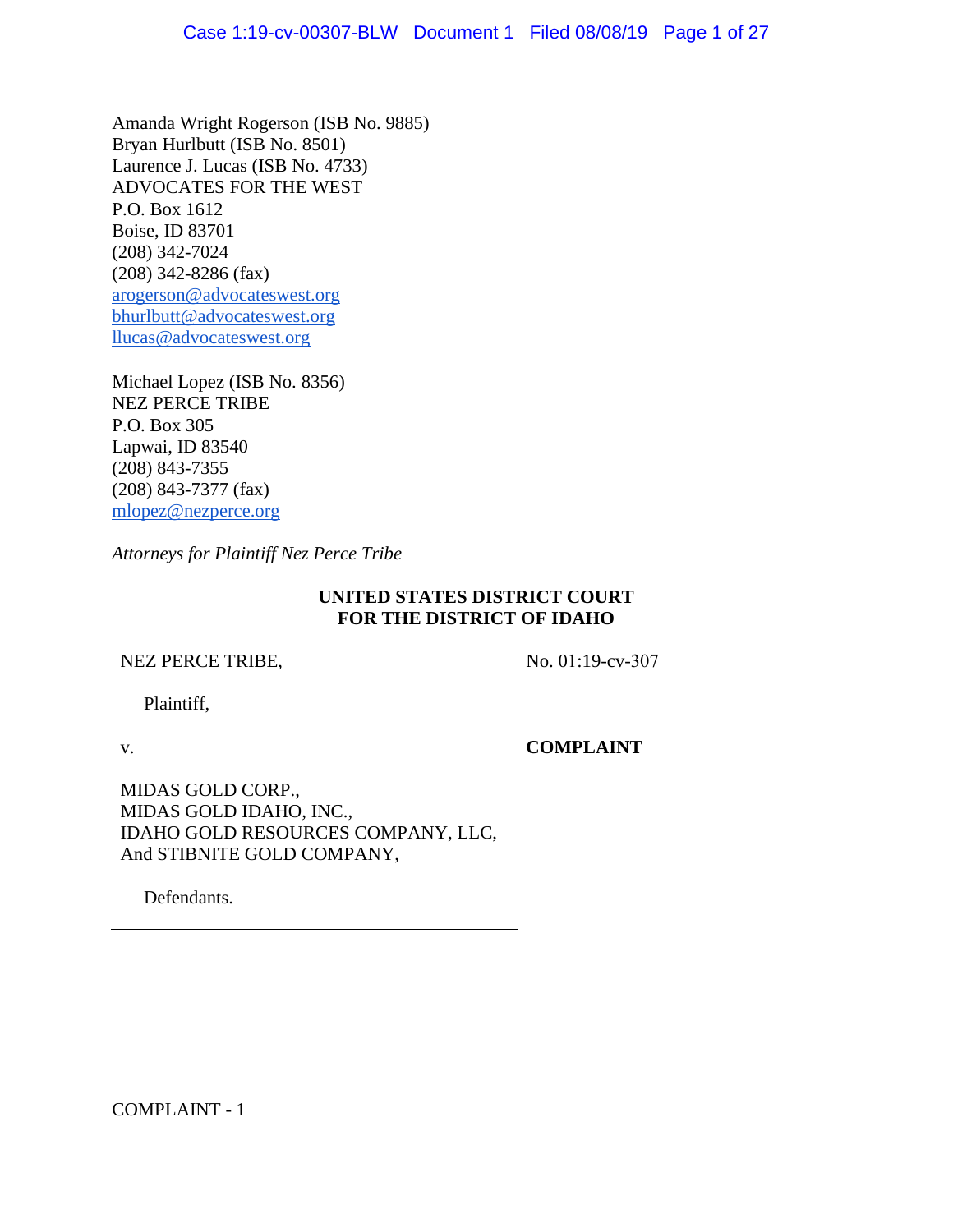### **NATURE OF THE ACTION**

1. Plaintiff Nez Perce Tribe ("Nez Perce" or "the Tribe") brings this action under 33 U.S.C. § 1365(a), the citizen enforcement provision of the Federal Water Pollution Control Act, also known as the Clean Water Act ("CWA"), against Defendant Midas Gold Corp., a Canadian corporation, and related Defendants Idaho Gold Resources Company, LLC, Stibnite Gold Company, and Midas Gold Idaho, Inc. (hereinafter collectively referred to as "Midas Gold" or "Defendants").

2. The CWA prohibits the discharge of any pollutant from a point source to waters of the United States unless done in compliance with a National Pollutant Discharge Elimination System ("NPDES") permit. 33 U.S.C. § 1311(a). In violation of the CWA, Midas Gold has discharged and continues to discharge pollutants from multiple point sources at the Stibnite Gold Project ("Proposed Mine") site ("Midas Gold's Site" or "the Site") into the East Fork South Fork ("EFSF") Salmon River and its tributaries without authorization by a valid NPDES permit(s).

3. Midas Gold is illegally discharging aluminum, arsenic, antimony, cyanide, iron, manganese, mercury, and thallium. Each of these pollutants can negatively impact the health of fish, other aquatic biota, birds, mammals, and humans, and each pollutant has been documented entering the EFSF Salmon River and its tributaries at concentrations above applicable water quality criteria. The EFSF Salmon River and its tributaries are waters of the United States located within the Tribe's aboriginal homeland, and Midas Gold's discharges harm the Tribe's culturally-significant, Treaty-reserved resources, including its fisheries.

4. Midas Gold's unpermitted discharges have occurred for at least five years prior to the date of this Complaint and are ongoing.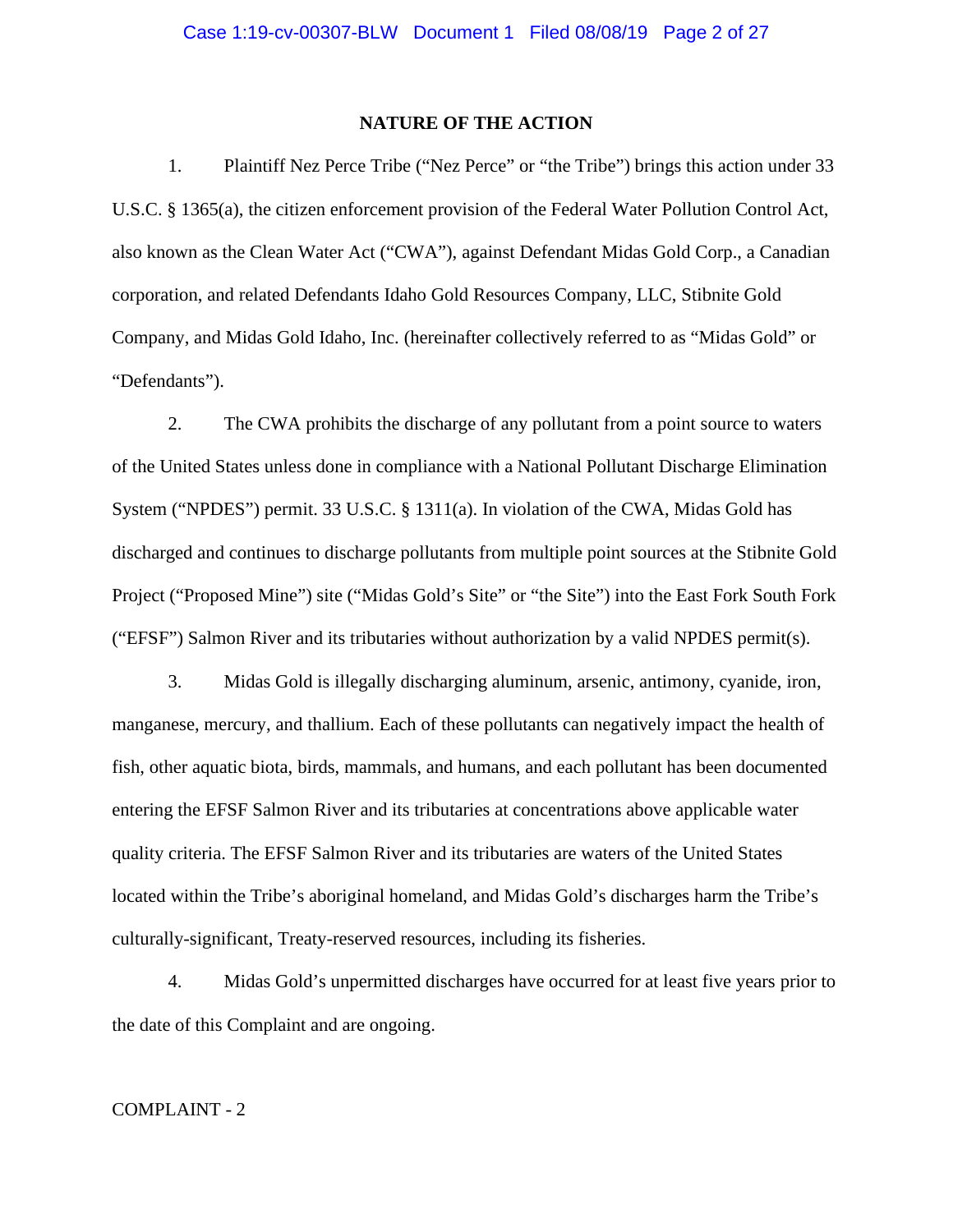# Case 1:19-cv-00307-BLW Document 1 Filed 08/08/19 Page 3 of 27

5. In 2009, Midas Gold's precursor corporations began acquiring land and mineral interests at the Site, and Midas Gold has since gained ownership and/or operational control over the lands and mining claim(s) where each pollution point source is located. Midas Gold has conducted exploratory drilling and proposed constructing an enormous gold mine at the Site, but they have not secured the numerous permits and approvals required for the Proposed Mine.

6. Over the last ten years, as Defendants gained ownership and/or operational control over the Site, they have extensively studied the Site's history, hydrology, and water quality. Defendants have not taken action, however, to address the sources of pollution at the Site and never obtained a valid NPDES permit(s) authorizing pollution discharges. Midas Gold continues to discharge pollutants from these point sources without a valid NPDES permit(s).

7. The Tribe seeks declaratory and injunctive relief prohibiting Defendants from discharging pollutants into the EFSF Salmon River and its tributaries without obtaining and complying with a valid NPDES permit(s). The Tribe also seeks CWA civil penalties, under CWA § 309(d), 33 U.S.C. § 1319(d), against Defendants, jointly and severally, for each and every violation committed, to be paid to the U.S. Treasury. Finally, the Tribe seeks as an award of litigation costs including attorney and expert witness fees, under CWA  $\S$  505(d), 33 U.S.C. § 1365(d), and any other applicable cost and fee recovery statutes.

# **JURISDICTION AND VENUE**

8. Jurisdiction is proper in this Court under the CWA, 33 U.S.C. § 1365(a), which vests U.S. district courts with jurisdiction over citizen enforcement actions like the one at issue in this case.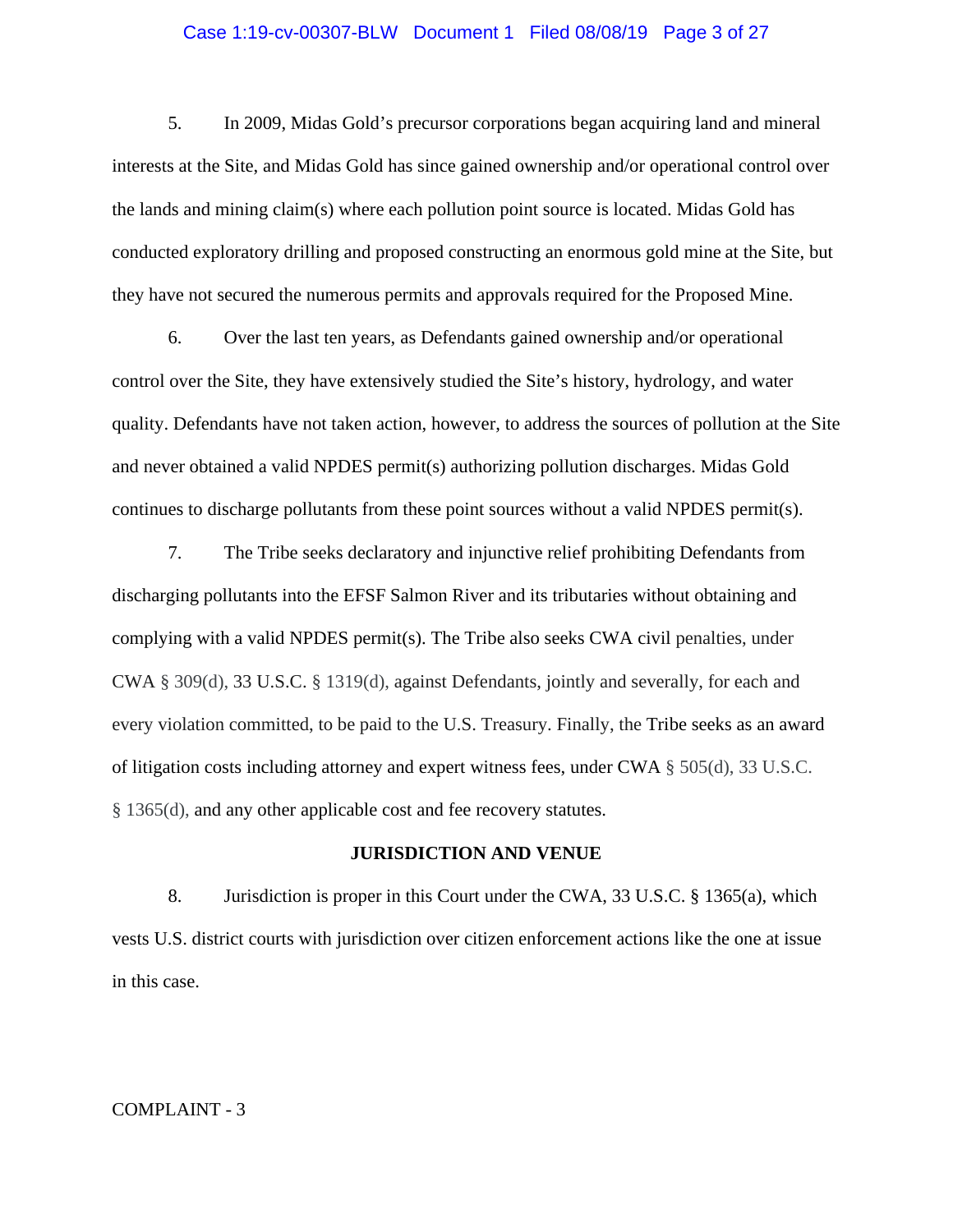# Case 1:19-cv-00307-BLW Document 1 Filed 08/08/19 Page 4 of 27

9. The requested relief is proper under the CWA, 33 U.S.C. § 1365(a), and under 28 U.S.C. § 2201-2202 because Midas Gold has discharged and continues to discharge pollutants without a valid NPDES permit(s).

10. The Tribe is a citizen under the CWA. 33 U.S.C. § 1365(g).

11. As required by the CWA, the Tribe provided Midas Gold with notice of its intent to sue sixty days prior to filing this Complaint. 33 U.S.C. § 1365(b)(1). At the same time, the Tribe also provided notice of the impending action to EPA and Idaho Department of Environmental Quality officials, as required by the CWA. *Id.* Neither agency has commenced an action that constitutes diligent prosecution to redress Midas Gold's CWA violations. Therefore, this action is permitted to commence under the CWA. *See* Notice of Intent, June 5, 2019 and Exhibits thereto, which are attached hereto as Attachments 1 through 4, and incorporated by reference.

12. Venue is proper in this Court under the CWA, 33 U.S.C. § 1365(c)(1), because Midas Gold's unlawful point source pollution discharges are located within the District of Idaho.

# **PARTIES**

#### **Nez Perce Tribe**

13. The Tribe is a federally-recognized Indian tribe with headquarters on the Nez Perce Reservation in Lapwai, Idaho. The Nez Perce people, the *Nimiipuu*, exclusively occupied, since time immemorial, thirteen million acres encompassing a large part of what is today Idaho, Oregon, and Washington—stretching from the Bitterroot Mountains to the Blue Mountains. Nez Perce also traveled far beyond this homeland to fish, hunt, gather, and pasture—frequently going east to buffalo country, in what is today the state of Montana, and west along the Snake and Columbia rivers to the Pacific Ocean.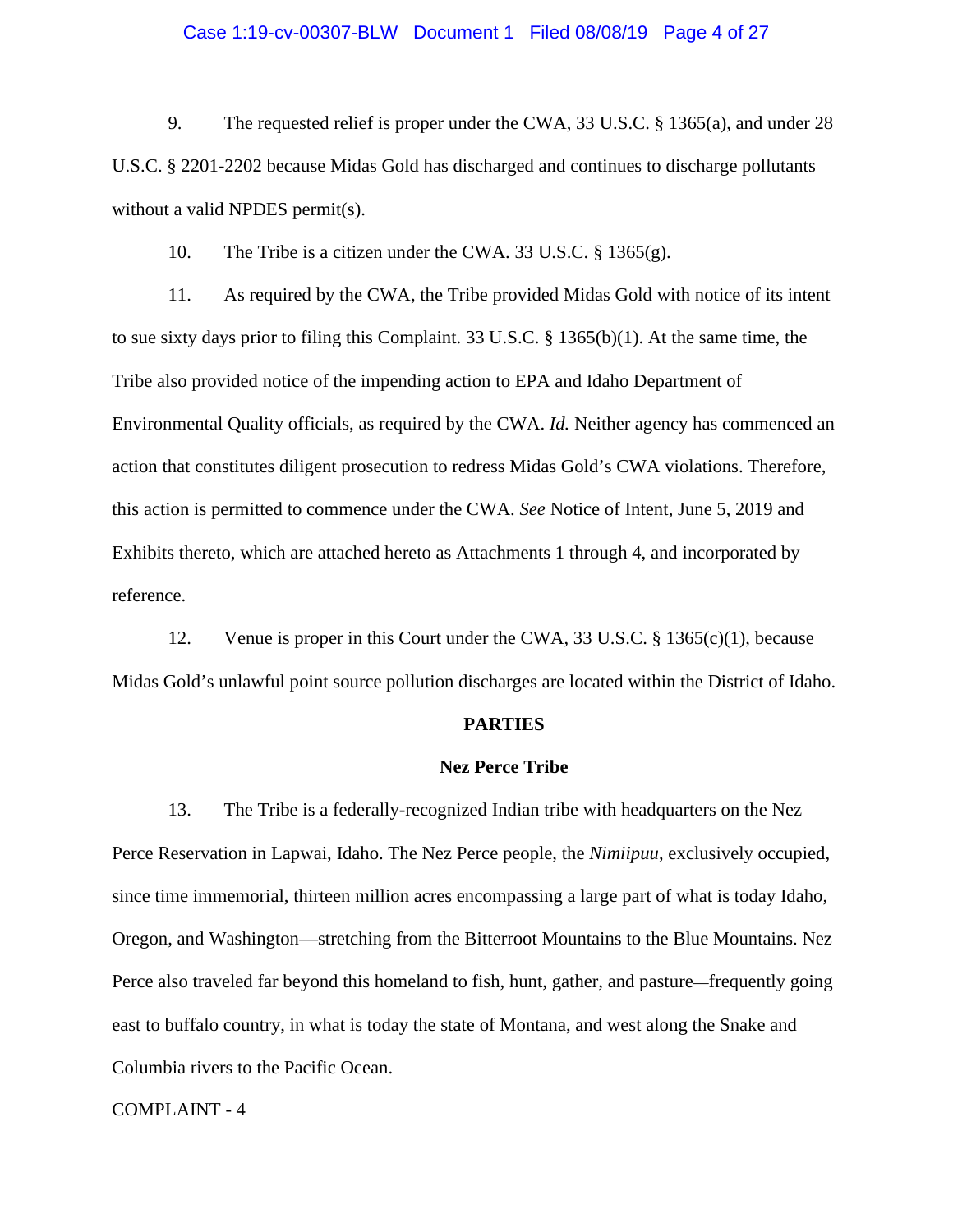# Case 1:19-cv-00307-BLW Document 1 Filed 08/08/19 Page 5 of 27

14. Nez Perce actively maintain their connection to the land, water, and resources of their vast homeland. Seasonal rounds and migration patterns for cultural and subsistence uses are carefully coordinated to take full advantage of fish, wildlife, and root crops. These annual cycles correspond not only to the unique resource needs of the Nez Perce and the seasonal availability of their resources but also to the ceremonial activities and social gatherings that occur throughout the year. The Nez Perce's intimate knowledge and continuous use of their homeland over millennia has created a unique and reverential bond between people and place that defines Nez Perce culture and identity.

15. When the Tribe entered into a treaty with the United States in 1855, it sought to reserve the rights central to maintaining its culture and way of life. The 1855 Treaty reserved to the Tribe, for its "exclusive use and benefit," 7.5 million acres of its more than thirteen-millionacre homeland, including an area spanning present-day north-central Idaho, southeast Washington, and northeast Oregon as well as:

> [T]he right of taking fish at all usual and accustomed places in common with citizens of the Territory; and of erecting temporary buildings for curing, together with the privilege of hunting, gathering roots and berries, and pasturing their horses and cattle upon open and unclaimed land.

Treaty with the Nez Perces, art. 3, June 11, 1855, 12 Stat. 957.

16. Midas Gold's Site and point source pollution discharges are geographically located within the Tribe's aboriginal homeland, within the area adjudicated by the Indian Claims Commission to have been exclusively used and occupied by the Tribe, *Nez Perce Tribe v. United States*, Docket #175, 18 Ind. Cl. Comm. 1, and within the area over which Tribe has Treatyreserved rights and resources.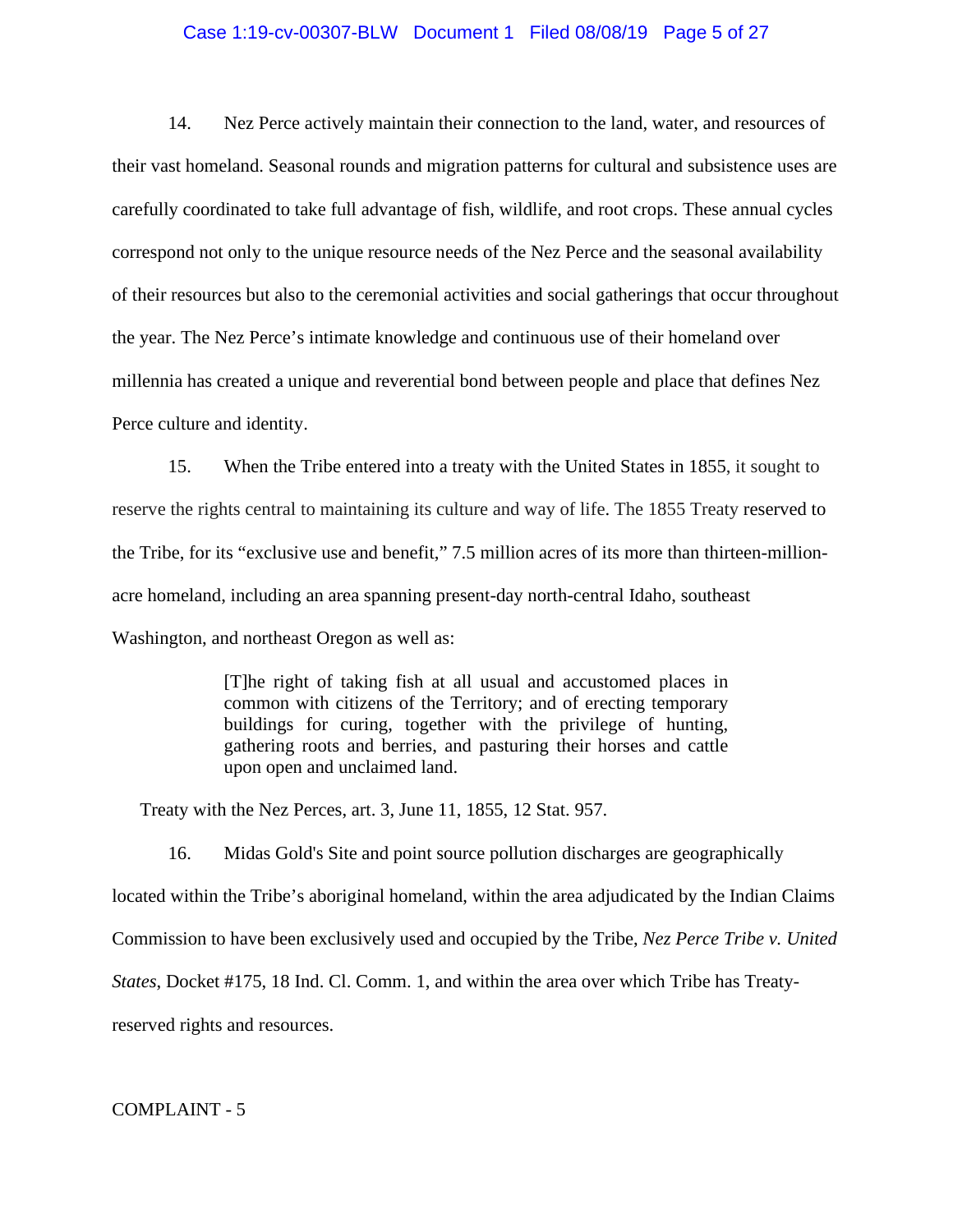# Case 1:19-cv-00307-BLW Document 1 Filed 08/08/19 Page 6 of 27

17. Nez Perce Tribal members, pursuant to the Tribe's Treaty-reserved rights, continue to fish, hunt, gather, and pasture across the Tribe's vast aboriginal homeland and at traditional places, including areas within and surrounding Midas Gold's Site and in waters directly downstream. *See* Map 1, below (illustrating Stibnite Mine location in reference to Nez Perce Tribe lands).

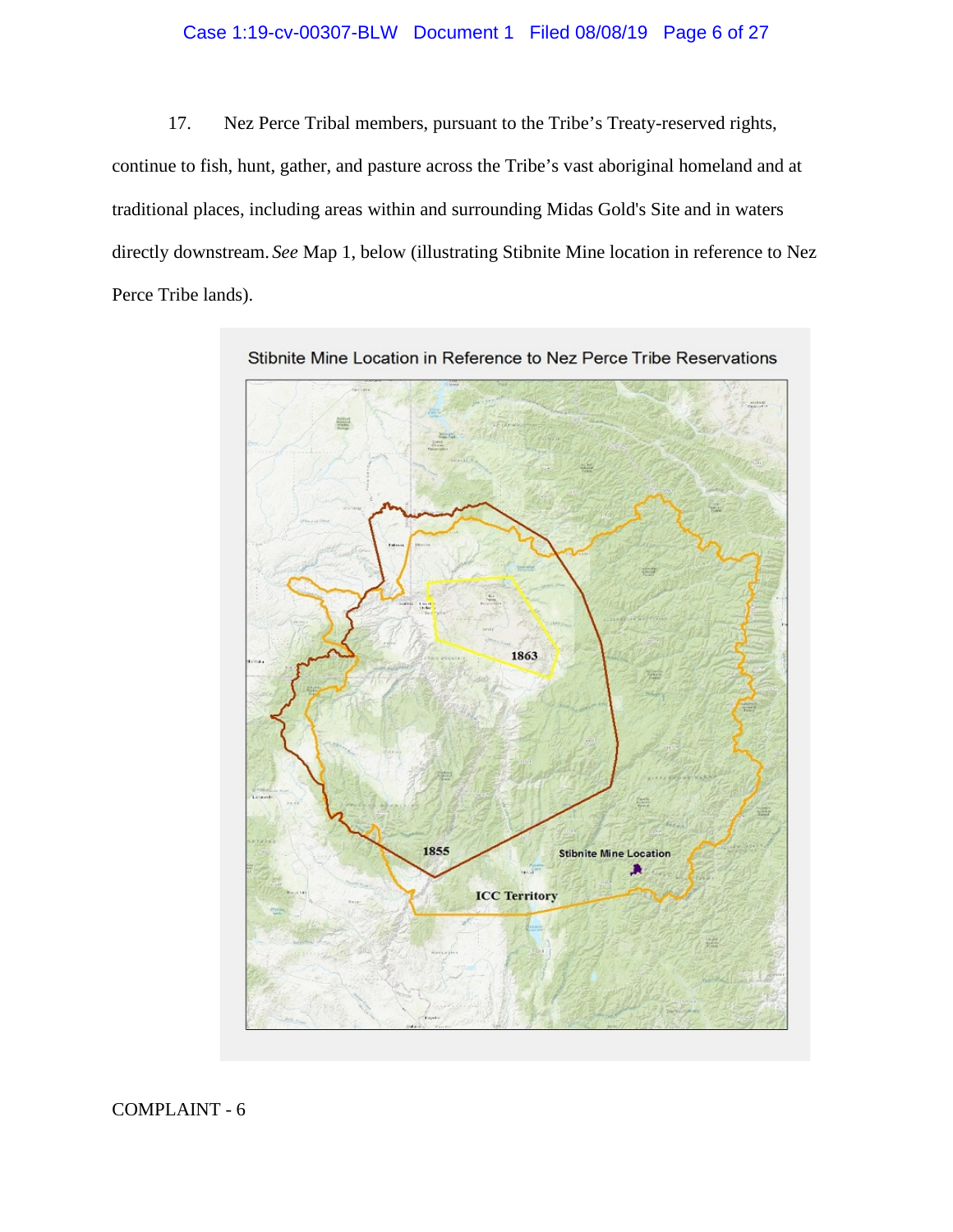# Case 1:19-cv-00307-BLW Document 1 Filed 08/08/19 Page 7 of 27

18. The majority of Midas Gold's Site is located on unpatented mining claim(s) on public land in the Payette National Forest. The Payette National Forest provides irreplaceable habitat for the Tribe's Treaty-reserved fish, wildlife, plants, and resources, including: spring/summer Chinook salmon, steelhead, bull trout, west slope cutthroat trout, redband rainbow trout, mountain whitefish, western pearlshell mussel, Rocky Mountain bighorn sheep, North American wolverine, fisher, gray wolf, elk, mule deer, moose, white-tailed deer, Clark's nutcracker, whitebark pine, limber pine, bent-flower milkvetch, Sacajawea's bitterroot, Idaho Douglasia, huckleberries, serviceberry, elk thistle, yarrow, wild onion, wild tobacco, Indian hemp, tule, elderberry, chokecherry, Indian tea, Oregon grape, thimbleberry, alder, birch, and kowskows.

19. Regrettably, some of the resources sacred to the Tribe are at risk of disappearing in the Payette National Forest. The Tribe is especially concerned about the decline of Snake River spring/summer Chinook salmon, Snake River steelhead, and bull trout, each of which is listed as "threatened" under the Endangered Species Act ("ESA") due to population declines, habitat loss, and the risk of extinction. The Tribe has worked to recover these species in the South Fork Salmon River watershed, including in the EFSF Salmon River.

COMPLAINT - 7 20. For example, the Tribe's Department of Fisheries Resources Management works extensively throughout the South Fork Salmon River watershed, expending approximately \$2.79 million annually on fisheries supplementation, research, and watershed restoration work, as part of the broader Columbia River Basin salmon restoration efforts. This work includes moving some Chinook salmon above the "Glory Hole" (also known as the "Yellow Pine Pit")—a legacy mine pit at Midas Gold's Site that blocks salmon from migrating up the EFSF Salmon River to their spawning grounds. Tribal biologists and watershed specialists, in partnership with the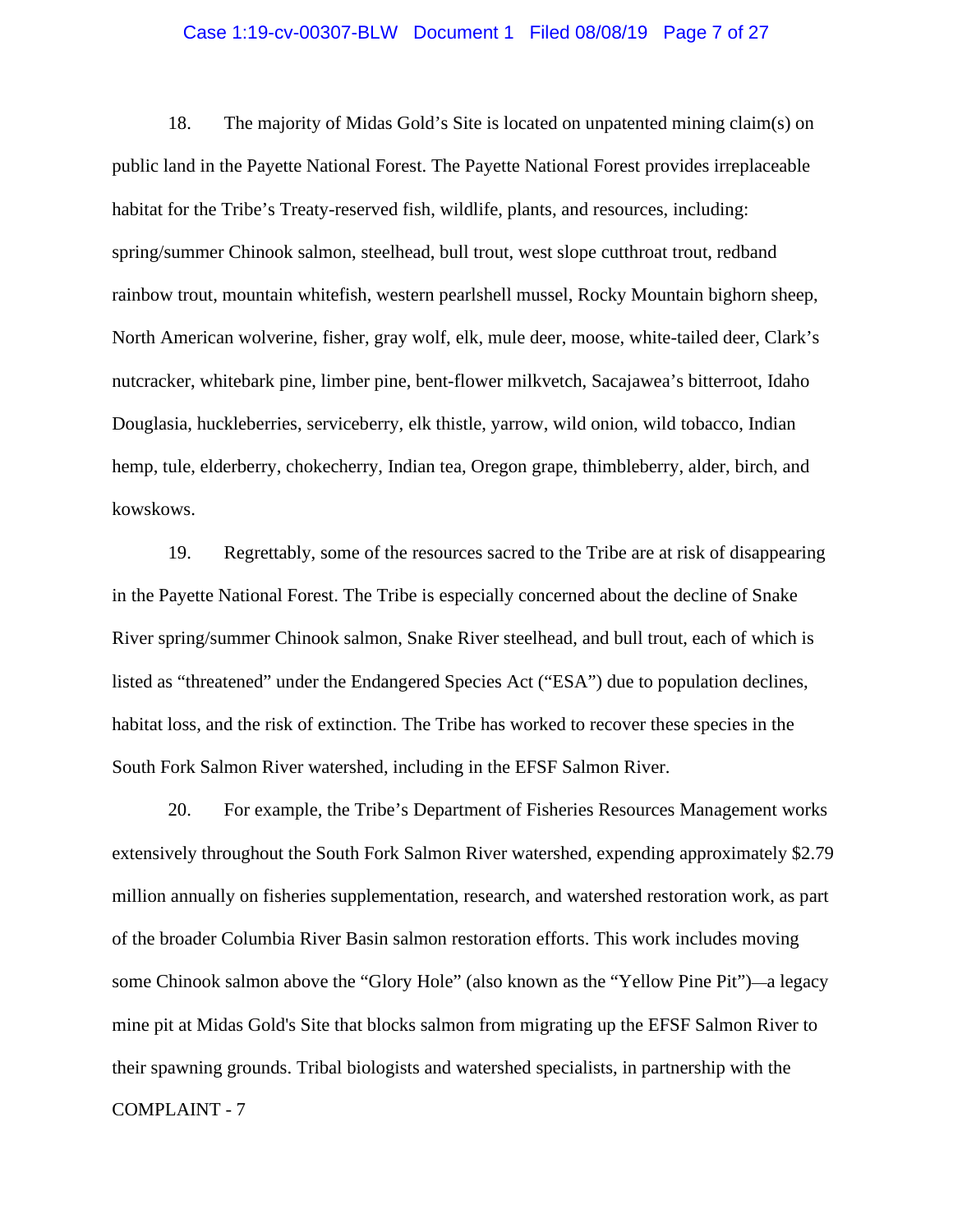# Case 1:19-cv-00307-BLW Document 1 Filed 08/08/19 Page 8 of 27

Forest Service and private entities, also supplement the Chinook salmon population in Johnson Creek, operate two salmon hatchery programs, monitor adult returns and juvenile production to determine the status and productivity of ESA-listed Chinook salmon, and implement habitat restoration projects in the South Fork Salmon River watershed.

21. Due to the Tribe's Treaty-reserved rights and resources within and around Midas Gold's Site, and its substantial fishery-restoration work in the South Fork Salmon River watershed, the Tribe has also invested a substantial amount of time and resources in understanding and trying to address its concerns with Midas Gold's activities at the Site.

22. Since 2012, the Tribe has been deeply engaged in learning about Midas Gold's activities and proposals, including Midas Gold's mine exploration proposals, and in learning about the Site and its resources. The Tribe's Executive Committee members have consulted with federal agencies and have, along with Tribal staff, visited the Site, reviewed documents, participated in administrative proceedings, and submitted comments concerning Midas Gold's activities and proposals.

23. The Tribe has also dedicated substantial financial and staff resources to understanding Midas Gold's Proposed Mine and the harm it would do to the Tribe's Treatyreserved resources in, around, and downstream of the Site and the harm it would thereby have on the Tribe and its members.

COMPLAINT - 8 24. Midas Gold's point source pollution discharges from the Site have degraded and continue to degrade water quality in and downstream of the Site. These discharges harm aquatic life and the plants and wildlife that rely on these waters and food sources. These discharges also harm Nez Perce Tribal members who actively fish and gather these Treaty-reserved resources throughout their aboriginal homeland, including in the South Fork Salmon River watershed.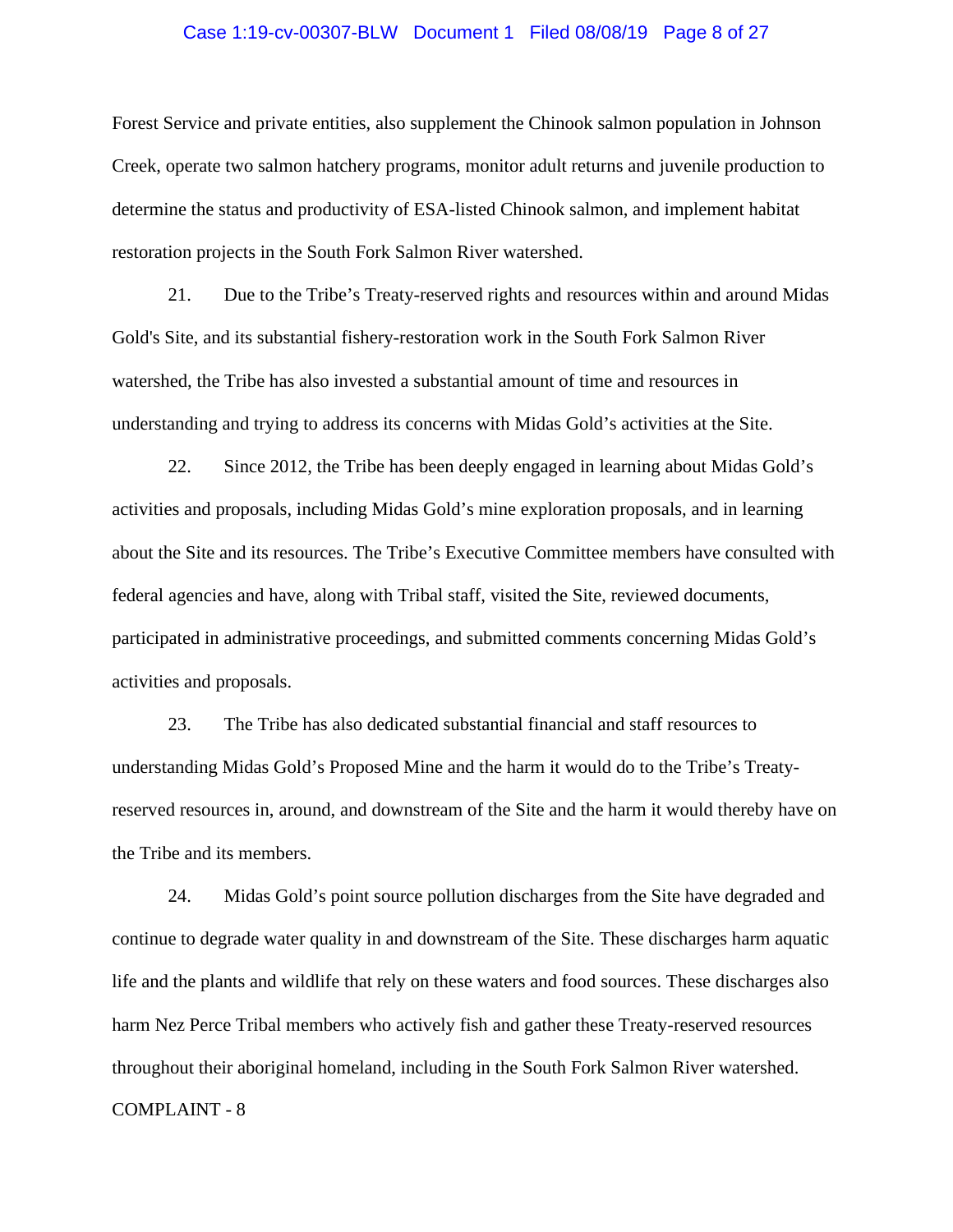# Case 1:19-cv-00307-BLW Document 1 Filed 08/08/19 Page 9 of 27

These resources and their procurement are central to Tribal members' cultural identity and cultural practices.

25. The Tribe's injuries are fairly traceable to Midas Gold's unpermitted pollution discharges, and a favorable decision imposing declaratory relief, injunctive relief, and/or civil penalties will redress the Tribe's injuries.

### **Midas Gold**

26. Midas Gold consists of four separate but related corporations: Midas Gold Corp.; Midas Gold Idaho, Inc.; Idaho Gold Resources Company, LLC; and Stibnite Gold Company. These four corporate entities individually and/or collectively own or hold the patented and unpatented mining claim(s) on which each of the unlawful CWA discharges are occurring, have operational control of the Site, and are the Defendants in this matter.

27. Defendants Midas Gold Idaho, Inc., Idaho Gold Resources Company, LLC, and Stibnite Gold Company are Idaho companies and wholly-owned subsidiaries of Midas Gold Corp.

28. Defendant Midas Gold Corp. was incorporated on February 22, 2011 under the Business Corporations Act of British Columbia, Canada, S.B.C. 2002, c. 57. It was organized to locate, acquire, and develop mineral properties located principally in the Stibnite Mining District in Valley County, Idaho. Its principal business activity continues to be the exploration and development of its Proposed Mine in Valley County, Idaho. Its corporate office is located at 890- 999 West Hastings St, Vancouver, BC, V6C 2W2, Canada.

### **APPLICABLE LEGAL REQUIREMENTS**

COMPLAINT - 9 29. Congress adopted the CWA "to restore and maintain the chemical, physical, and biological integrity of the Nation's waters." 33 U.S.C. § 1251(a). The CWA establishes an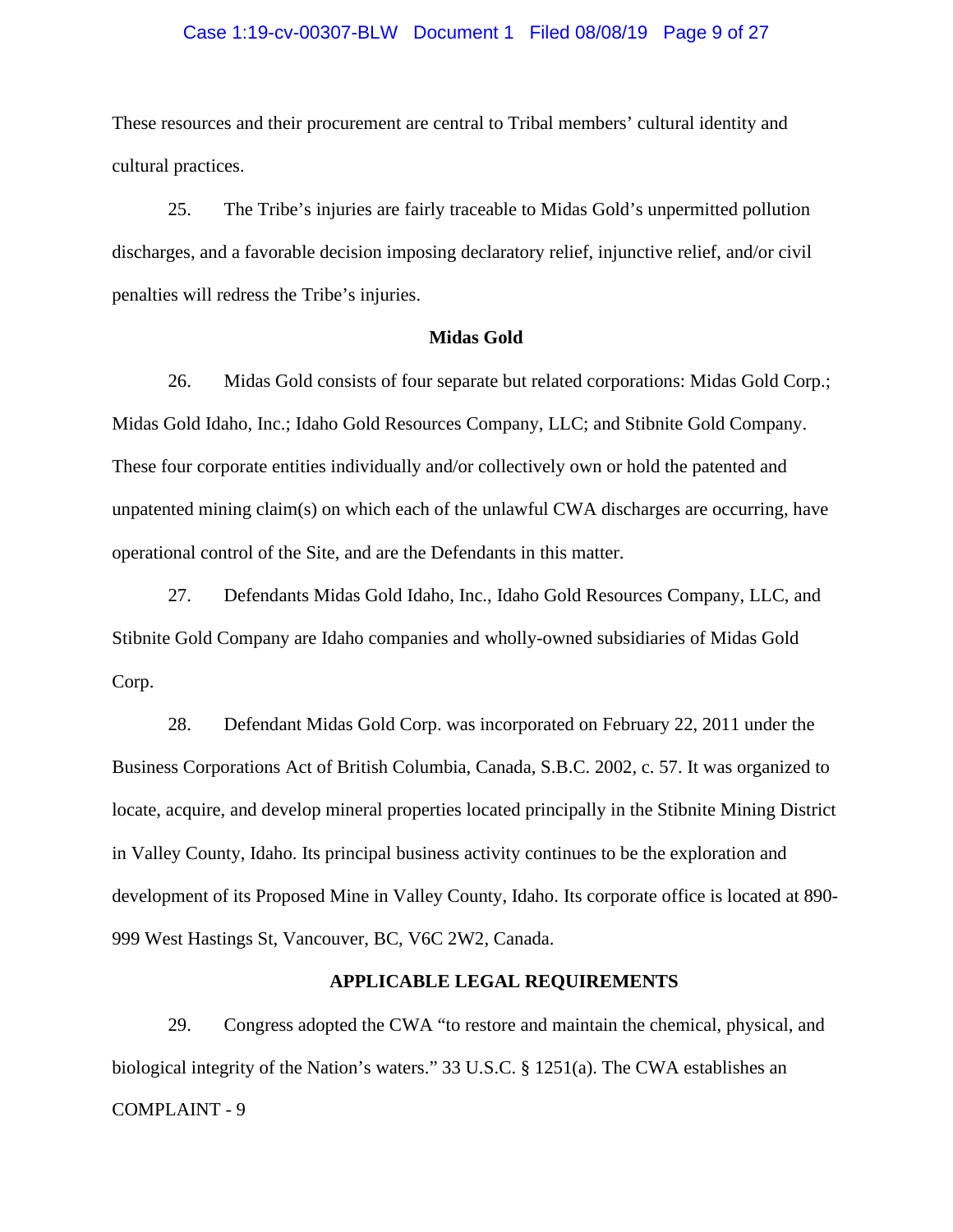# Case 1:19-cv-00307-BLW Document 1 Filed 08/08/19 Page 10 of 27

"interim goal of water quality which provides for the protection and propagation of fish, shellfish, and wildlife." § 1251(a)(2). To these ends, Congress developed both a water qualitybased and technology-based approach to regulating discharges of pollutants from point sources into waters of the United States.

30. The CWA prohibits the "discharge of any pollutant by any person" to waters of the United States, unless authorized by a valid NPDES permit(s). *Id.* §§ 1311(a), 1342(a).

31. "Discharge of a pollutant" means "any addition of any pollutant to navigable waters from any point source." *Id.* § 1362(12). "Pollutant" is defined to include solid, chemical, and industrial waste discharged into water. *Id.* § 1362(6). A "point source" is "any discernible, confined and discrete conveyance," *id.* § 1362(14), and "navigable waters" are broadly defined as "the waters of the United States." *Id.* § 1362(7).

32. The CWA's citizen suit provision authorizes "any citizen" to "commence a civil action on his own behalf" in federal district court against any person who is alleged to be in violation of "an effluent standard or limitation" of the Act. *Id.* § 1365(a). "'[C]itizen' means a person or persons having an interest which is or may be adversely affected." *Id.* § 1365(g). "Person" is "an individual, corporation, partnership, association, State, municipality, commission, or political subdivision of a State, or any interstate body." *Id.* § 1362(5). "Municipality" includes an "Indian tribe or an authorized Indian tribal organization." *Id.*  $§$  1362(4).

COMPLAINT - 10 33. A person is liable under the CWA for discharging pollutants without a NPDES permit if that person is an "owner or operator of any 'facility or activity' subject to regulation under the NPDES program." 40 C.F.R. § 122.2. "Facility or activity means any NPDES 'point source' or any other facility or activity (including land or appurtenances thereto) that is subject to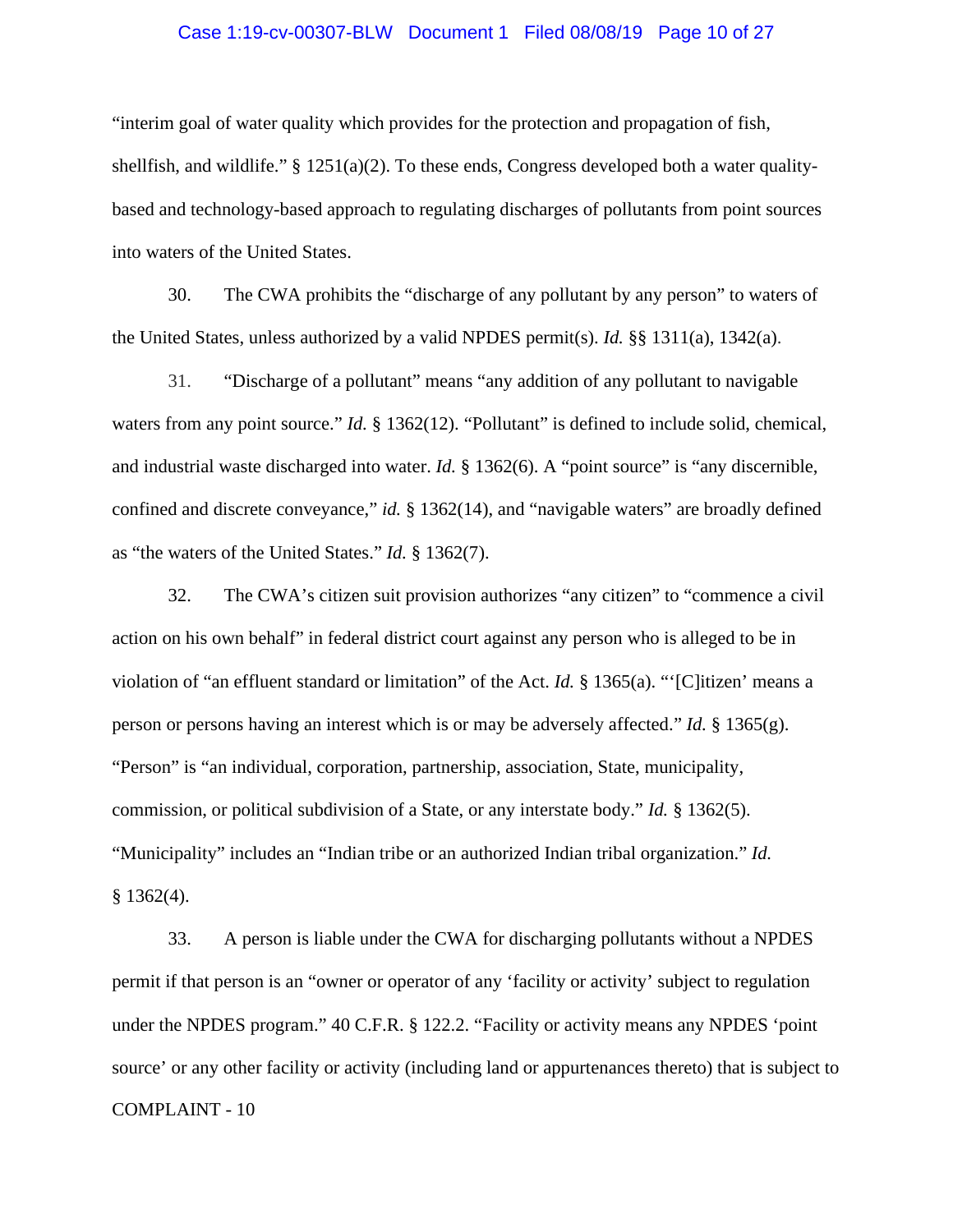# Case 1:19-cv-00307-BLW Document 1 Filed 08/08/19 Page 11 of 27

regulation under the NPDES program." *Id*. A person or entity is "an operator of a facility where it has the power or capacity to (i) make timely discovery of discharges, (ii) direct the activities of persons who control the mechanisms causing the pollution, and (iii) prevent and abate damage." *Beartooth All. v. Crown Butte Mines*, 904 F. Supp. 1168, 1175 (D. Mont. 1995) (*citing Apex Oil Co. v. United States*, 530 F.2d 1291, 1293 (8th Cir. 1976)).

34. Citizens are required to provide notice of any alleged violations sixty days prior to commencing suit. 33 U.S.C. § 1365(b).

35. The CWA provides for the imposition of civil penalties of up to \$37,500 per violation per day that occurred through November 2, 2015, and up to \$54,833 per violation per day that occurred after November 2, 2015. 33 U.S.C. § 1319(d) (adjusted by 40 C.F.R. § 19.4 and Civil Monetary Penalty Inflation Adjustment Rule, 84 Fed. Reg. 2056-60 (Feb. 6, 2019)).

36. The CWA does not contain a limitations period for citizen suit enforcement actions, but 28 U.S.C. § 2462 provides a five-year statute of limitations for a suit or proceeding for the enforcement of any civil fine or penalty.

### **BACKGROUND FACTS**

# **East Fork South Fork Salmon River Watershed**

37. The EFSF Salmon River is a perennial tributary of the South Fork Salmon River, which is a tributary to the Salmon River.

38. As illustrated on Map 2 below, Midas Gold's Site contains many of the streams that comprise the headwaters of the EFSF Salmon River, including Meadow Creek, Sugar Creek, West End Creek, and Fiddle Creek. Also within the Site, the EFSF Salmon River cascades into the Glory Hole mining pit, which impounds the River until it eventually flows out through a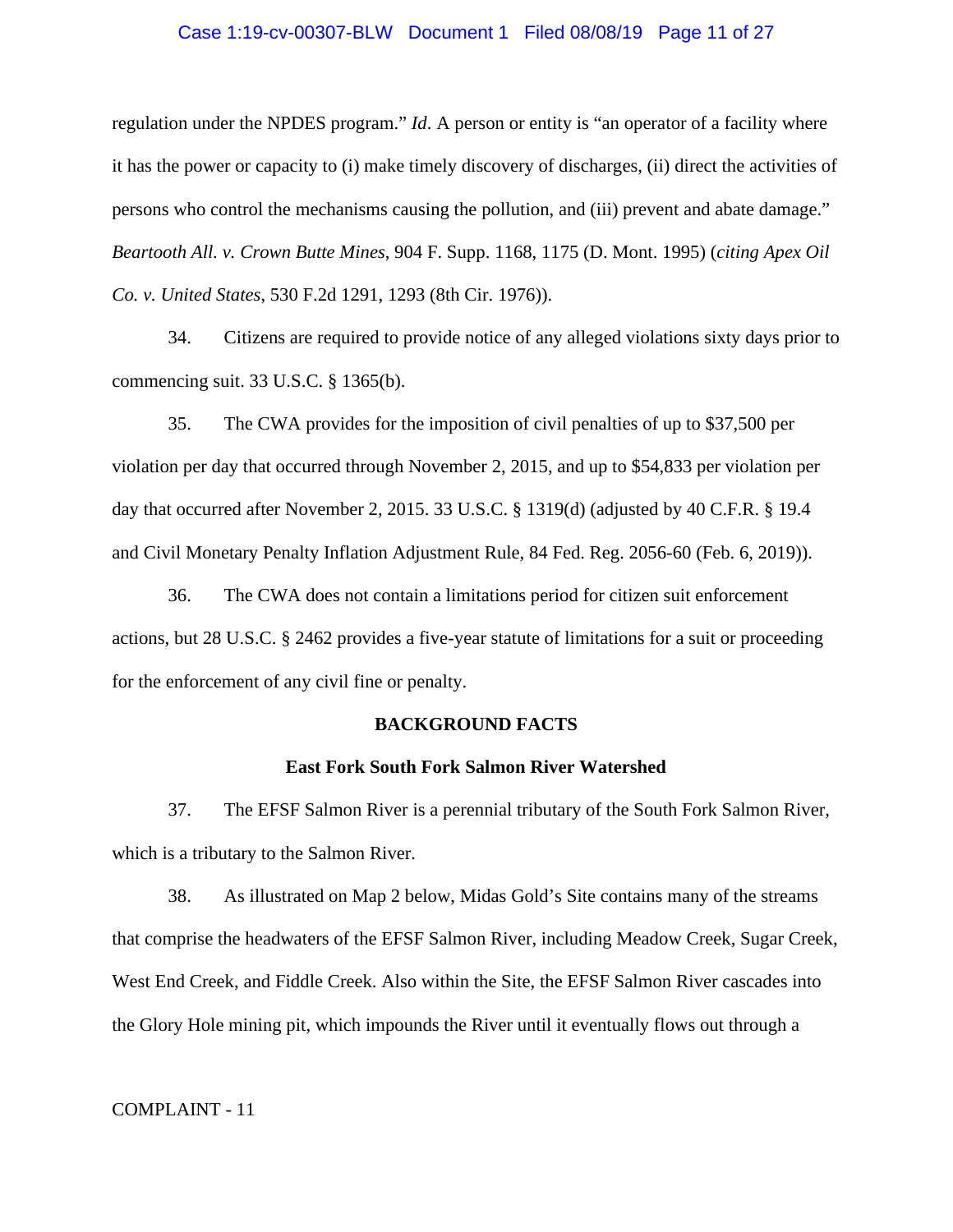# Case 1:19-cv-00307-BLW Document 1 Filed 08/08/19 Page 12 of 27

channel on the pit's north side. Fish passage above the Glory Hole in the EFSF Salmon River has been blocked since the Glory Hole was constructed during World War II.



39. The EFSF Salmon River and its tributaries are home to three fish species listed as "threatened" under the ESA: Snake River spring/summer Chinook salmon, Snake River steelhead, and bull trout.

COMPLAINT - 12 40. The entire length of the EFSF Salmon River, including the stretch through Midas Gold's Site, is designated critical habitat under the ESA for Snake River spring/summer Chinook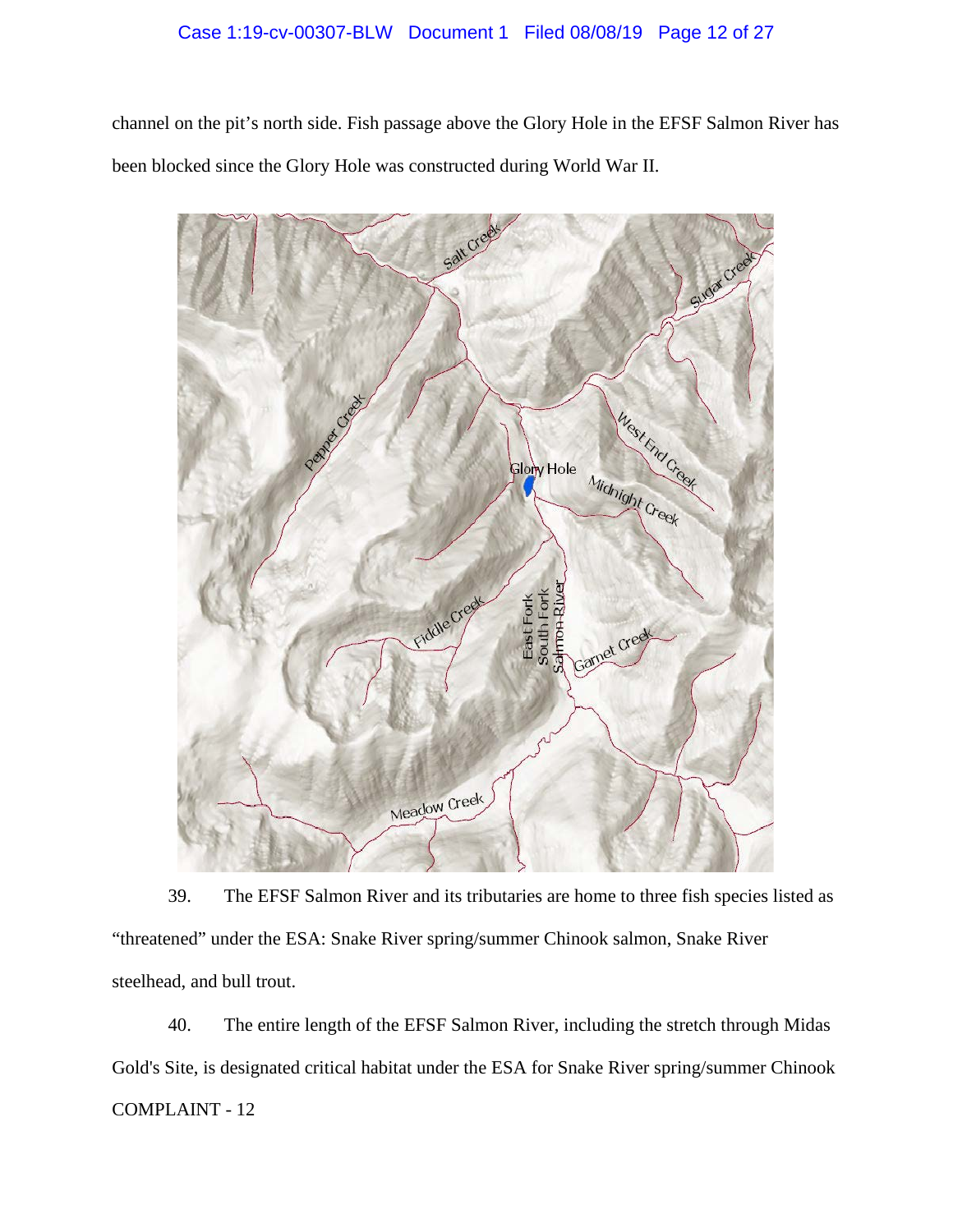# Case 1:19-cv-00307-BLW Document 1 Filed 08/08/19 Page 13 of 27

salmon. Downstream of the Glory Hole, the EFSF Salmon River is designated critical habitat for Snake River steelhead, and so too is Sugar Creek (a tributary to the EFSF Salmon River within Midas Gold's Site). The EFSF Salmon River and three of its tributaries within the Site (Meadow Creek, West End Creek, and Fiddle Creek) are designated critical habitat for bull trout.

41. The EFSF Salmon River additionally provides important habitat to other fish and wildlife species, which the Tribe also reserved the right to access in its 1855 Treaty with the United States.

42. Water quality samples taken at Midas Gold's Site show elevated pollution levels in the EFSF Salmon River and its tributaries, including elevated levels of aluminum, arsenic, antimony, cyanide, iron, manganese, mercury, and thallium.

# **Midas Gold's Site**

43. Midas Gold's Site is located in Valley County, 92 miles northeast of Boise and 10 miles east of Yellow Pine, Idaho. The Site sits at an elevation of about 6,500 feet, with surrounding mountains rising to an elevation of almost 9,000 feet. The Site encompasses 28,477 acres of National Forest System lands and 1,350 acres of private, patented mining claims.

44. From the 1920s through the 1950s, the Site was mined intensively for gold, silver, antimony, tungsten, and mercury. The site was again mined from the 1970s to the 1990s. This cumulative mining activity has created a disturbed footprint with open pits, waste rock dumps, spent heap leach piles/pads, and tailings piles that remain on the landscape today.

45. In 2009, Midas Gold's corporate precursors began acquiring patented and unpatented mining claim(s), conducting exploration activities, and extensively studying the Site, including its water resources. Since at least 2012, Midas Gold has held an interest in all the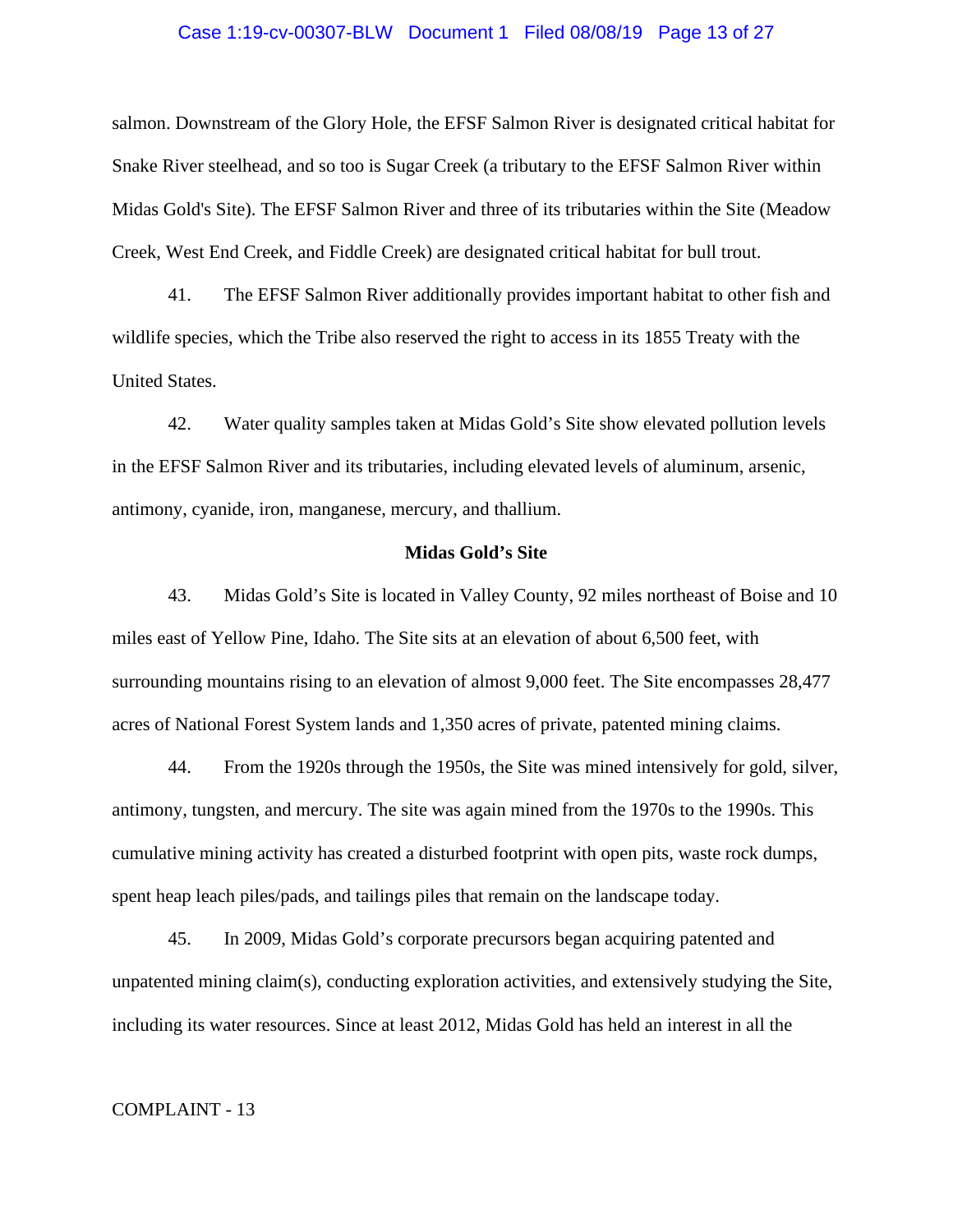# Case 1:19-cv-00307-BLW Document 1 Filed 08/08/19 Page 14 of 27

patented and unpatented mining claims within the Site, including all lands where the point source discharges are located.

46. In 2016, Midas Gold submitted a proposal—the Stibnite Gold Project—to the U.S. Forest Service seeking approval to construct and operate a gold mine at the Site over the course of twenty years. Midas Gold, *Stibnite Gold Project: Plan of Restoration and Operations* (2016). Since then, the U.S. Forest Service has been working with Midas Gold and other state and federal regulatory agencies to prepare an Environmental Impact Statement as part of the process of considering whether to approve Midas Gold's proposal.

47. Midas Gold proposes to re-mine some areas of the Site and to more than double the mining footprint at the Site with an additional 800 acres of activity on undisturbed fish and wildlife habitat. Midas Gold's mining activity may fill three headwater stream valleys with 450 million tons of mine tailings and waste rock and leave two or three new mine pits at the Site in perpetuity. *See* Map 3 below (illustrating Midas Gold's Proposed Mine):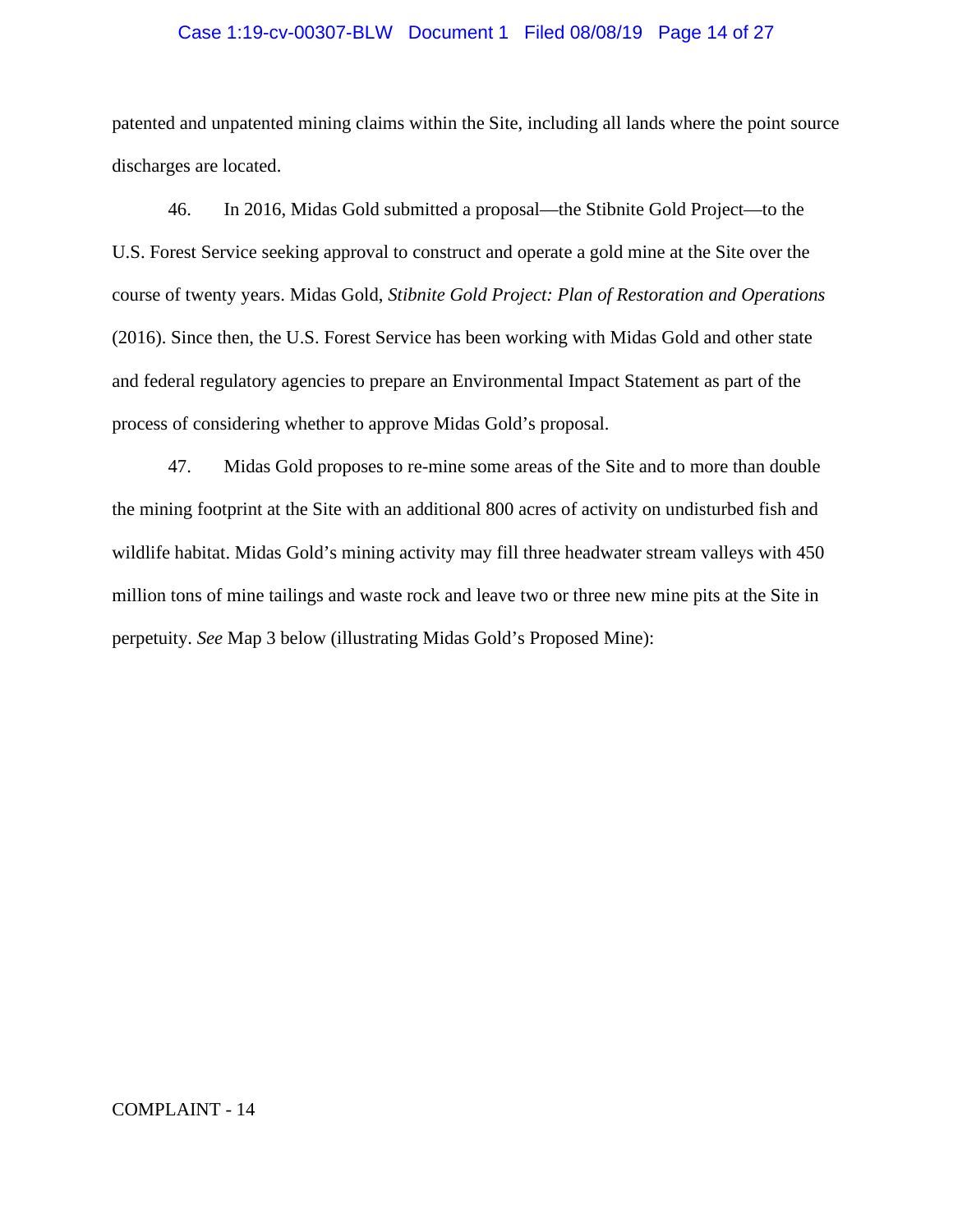# Case 1:19-cv-00307-BLW Document 1 Filed 08/08/19 Page 15 of 27

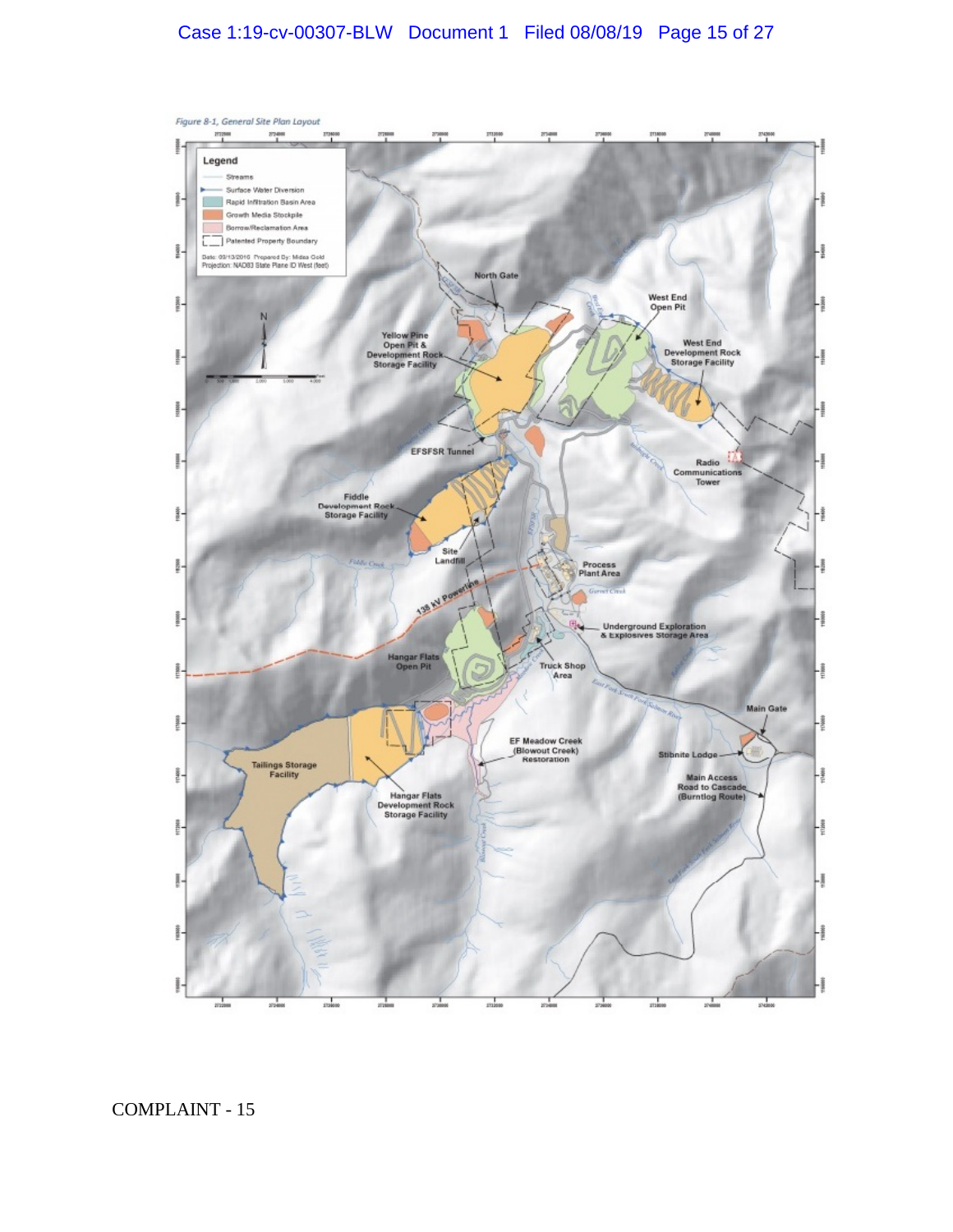# **Midas Gold's Unpermitted Pollution Discharges**

48. Midas Gold is violating the CWA by continuing to discharge pollutants from numerous point sources at the Site, as detailed in the Tribe's NOI (Attachments  $1 \& 2$ ) and further detailed below. Midas Gold's unpermitted pollution discharges at the Stibnite Project Site include the following point sources: (a) Glory Hole, (b) Bradley Tailings Pile and Keyway Dam, (c) Hangar Flats Tailings Pile, (d) Bailey Tunnel, (e) DMEA Adit and DMEA Waste Rock Dump, (f) Bonanza Adit, (g) Cinnabar Tunnel, and (h) Meadow Creek. These point sources are illustrated on Map 4 below:

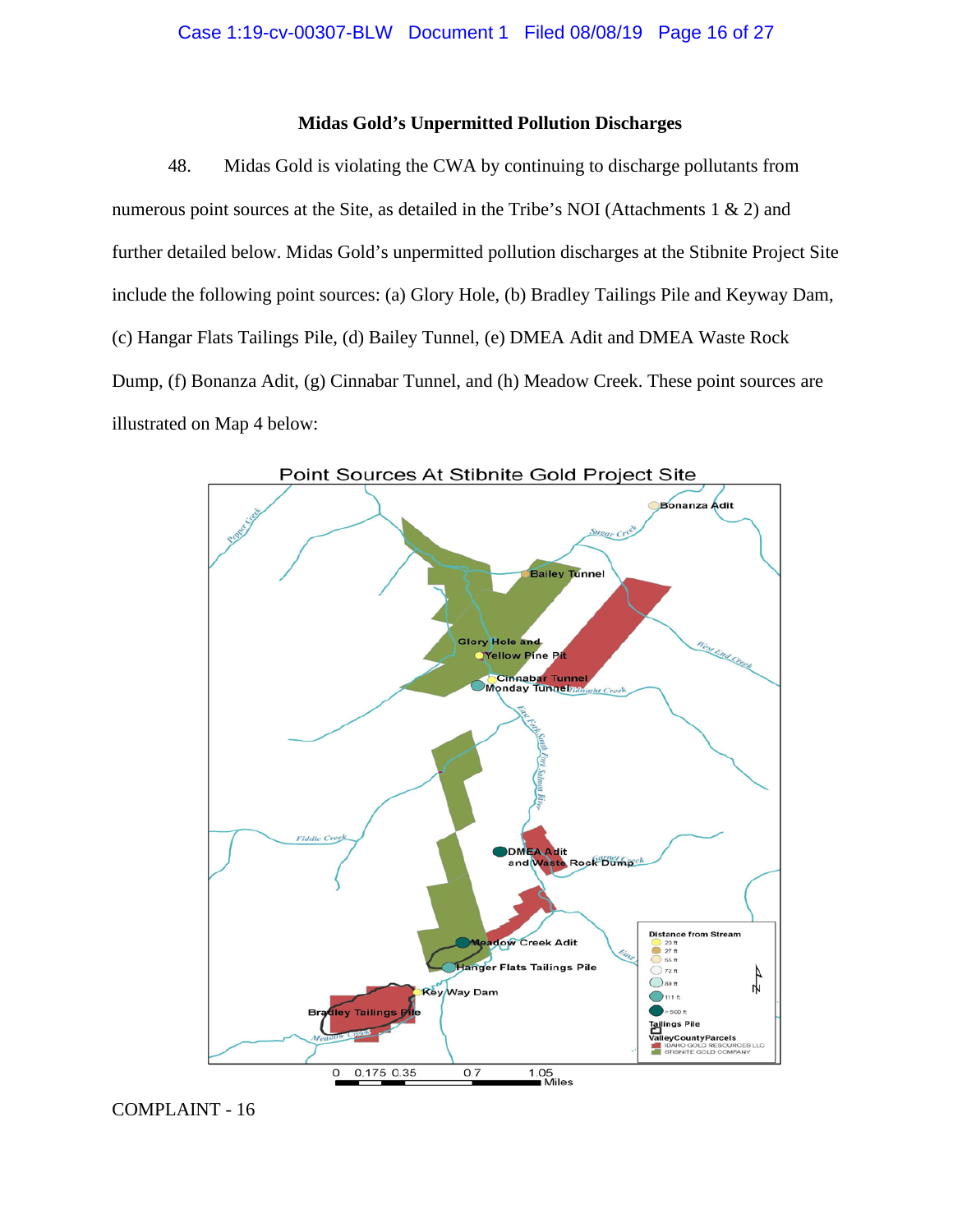# *Glory Hole*

49. The Glory Hole is an open mining pit first excavated during World War II. The Glory Hole is located within Midas Gold's patented mining claim(s) at the Site. Midas Gold has conducted exploratory drilling in and around the Glory Hole and has proposed to re-mine the pit to extract more ore as part of its Mine Proposal.

50. The EFSF Salmon River flows north from its headwaters, entering the Glory Hole by cascading down the steep walls of the mine pit. The Glory Hole pools and confines water into a reservoir-like feature. On the north side of the Glory Hole, water discharges from the mine pit through a small channel into the historical streambed of the EFSF Salmon River.

51. The Glory Hole collects and concentrates contaminated sediments, causes pollutants to leach from those sediments, and discharges elevated concentrations of pollutants downstream.

52. Over the years, significant quantities of mining-contaminated sediments have built up in the bottom of the Glory Hole as it has captured contaminated sediments washing down from upstream sources within the Site. The Glory Hole's walls also contain metal pollutants, which erode into the Glory Hole, contributing additional contaminated sediment to its bottom. The water chemistry and hydrologic conditions of the human-made Glory Hole cause pollutants from these sediments to leach and mobilize into its water. The Glory Hole's walls also contain seeps, which emit pollutants into the Glory Hole. The Glory Hole discharges the pollutants leached and mobilized from its bottom and walls, including antimony, arsenic, iron, and manganese, into the EFSF Salmon River on a daily basis through a small channel on the pit's north end. The seeps themselves are also conveyances that discharge pollutants directly into the Glory Hole.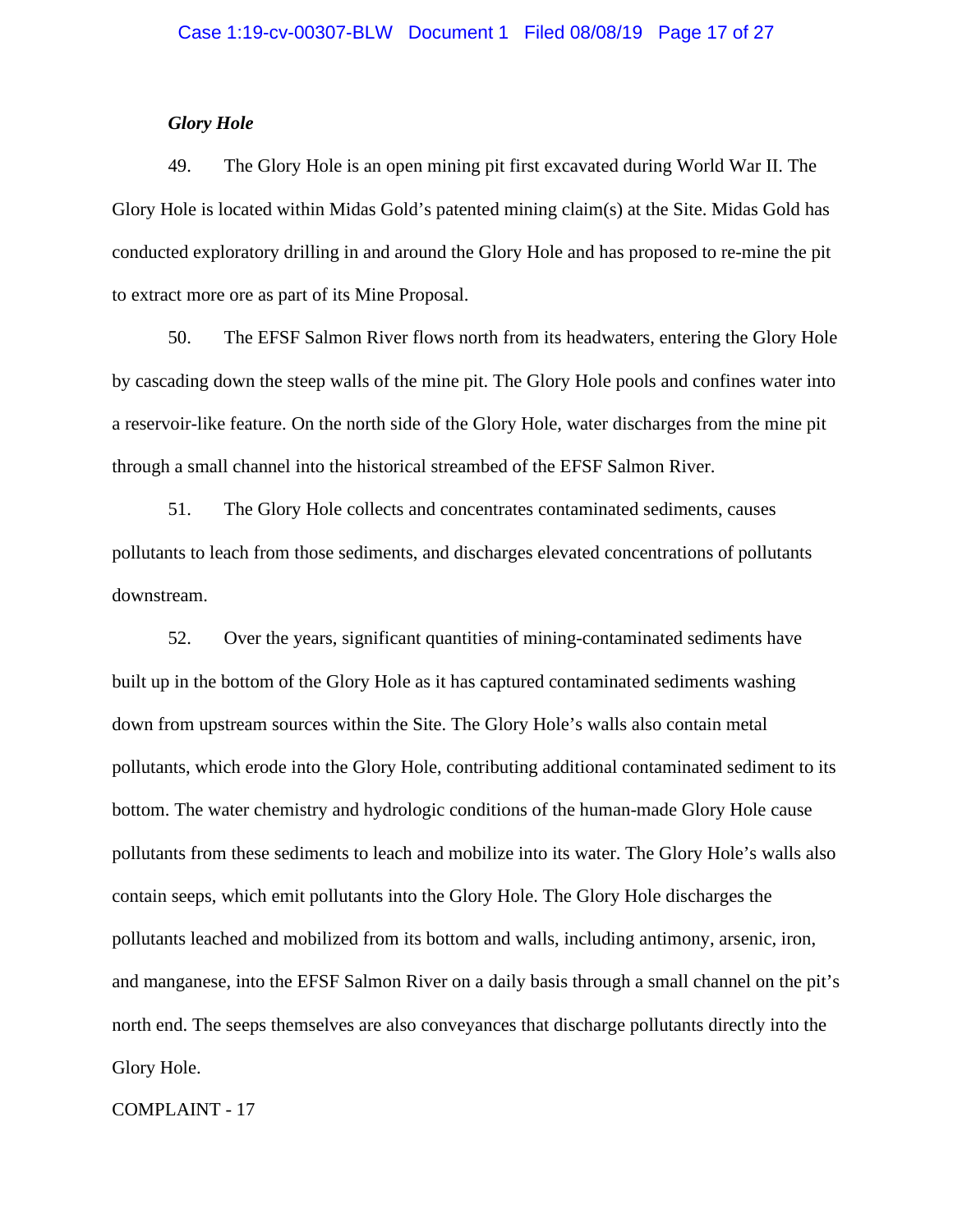# Case 1:19-cv-00307-BLW Document 1 Filed 08/08/19 Page 18 of 27

53. Data collected upstream and downstream of the Glory Hole show it to be a major source of pollution for the EFSR Salmon River. In 2015, the U.S. Geological Survey estimated that the Glory Hole reach of the EFSF Salmon River contributed an average of 2,150 pounds of arsenic, 1,010 pounds of antimony, and 617 pounds of dissolved manganese into the EFSF Salmon River annually, from 2012-2014. A review of the available data collected by Midas Gold shows that the pollutant loads downstream of the Glory Hole are 30 percent to 50 percent higher than those measured upstream.

54. Pollutants have been discharged from the Glory Hole into the EFSF Salmon River, and from the seeps on the Glory Hole walls, on a daily basis for at least five years preceding the date of this Complaint. Despite having access to, and control over, the Glory Hole for at least the last five years, Midas Gold has not taken adequate steps to stop these discharges. These pollution discharges are recurring and will continue until appropriate control measures are implemented.

55. These pollution discharges from the Glory Hole are not authorized by a valid NPDES permit(s) and are not otherwise exempt from CWA permitting requirements.

# *Bradley Tailings Pile & Keyway Dam*

56. The Bradley Tailings Pile (also known as the Historic Tailings and Spent Ore Disposal Area) is located on Midas Gold's patented mining claim(s) at the Site. It is a legacy mine tailings deposit site located upstream of the Glory Hole, adjacent to Meadow Creek. *See*  Map 3, *supra*. Meadow Creek is a perennial tributary of the EFSF Salmon River.

57. The Bradley Tailings Pile is comprised of mine tailings that contain high concentrations of arsenic, aluminum, antimony, and iron. On one end of the Bradley Tailings Pile is a human-made retaining berm known as the Keyway Dam.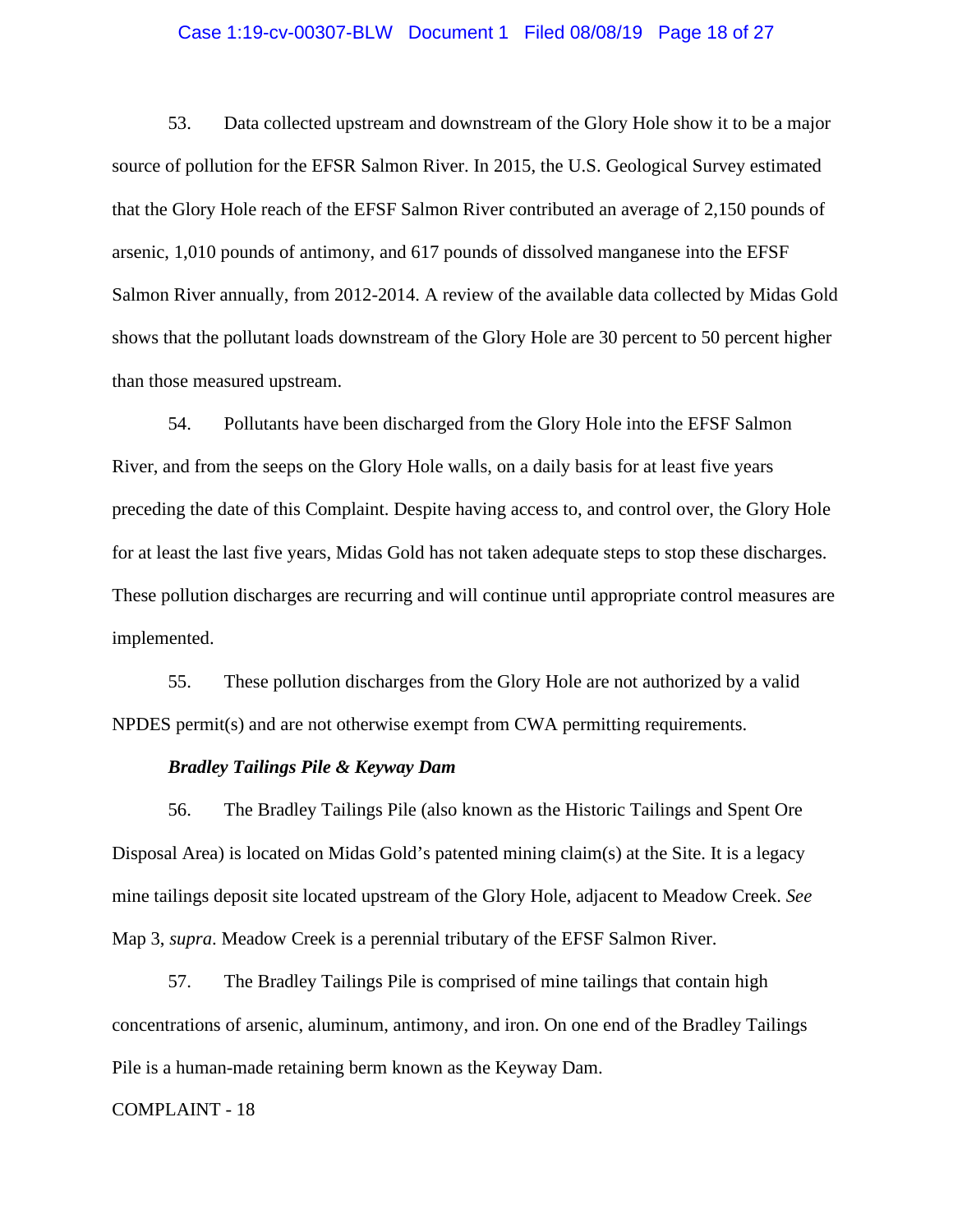# Case 1:19-cv-00307-BLW Document 1 Filed 08/08/19 Page 19 of 27

58. The Bradley Tailings Pile is not capped, so rain and snow melt infiltrate it, coming into contact with, and leaching pollutants out of, contaminated tailings. This polluted water is then confined behind the Keyway Dam from which it discharges from three surface points at the base of the Dam. The discharged leachate flows overland through the Keyway Marsh, a delineated wetland, and then to the adjacent Meadow Creek, just a short distance away.

59. Monitoring data show that the surface discharges from the Keyway Dam into Keyway Marsh and from the Keyway Marsh into Meadow Creek contain elevated levels of pollutants, including aluminum, antimony, arsenic, cyanide, iron, manganese, and mercury.

60. In addition to these surface discharges, contaminated water from the Bradley Tailings Pile that builds up behind the Keyway Dam likely also discharges subsurface into the Keyway Marsh and Meadow Creek.

61. Pollutants have been discharged from the Bradley Tailings Pile and Keyway Dam into the Keyway Marsh and Meadow Creek on a daily basis for at least five years preceding the date of this Complaint. Despite having access to, and control over, this area for at least the last five years, Midas Gold has not taken adequate steps to stop these discharges. These pollution discharges are recurring and will continue until appropriate control measures are implemented.

62. These pollution discharges from the Bradley Tailings Pile are not authorized by a valid NPDES permit(s) and are not otherwise exempt from CWA permitting requirements.

### *Hangar Flats Tailings Pile*

63. The Hangar Flats Tailings Pile is a legacy tailings deposit site that sits adjacent to Meadow Creek, just northwest and downstream of the Bradley Tailings Pile. *See* Map 3, *supra*. It is located on Midas Gold's patented mining claim(s).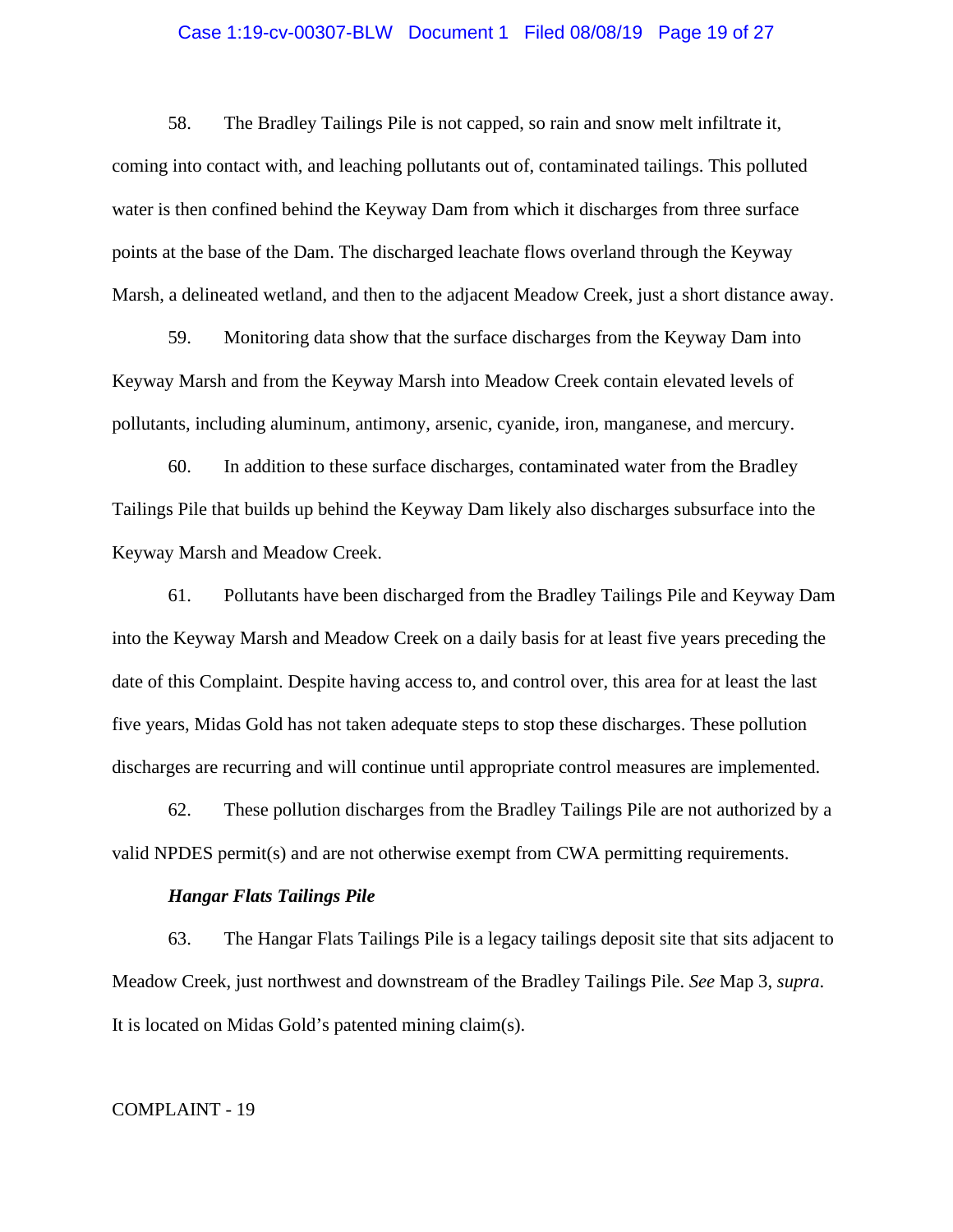# Case 1:19-cv-00307-BLW Document 1 Filed 08/08/19 Page 20 of 27

64. The Hangar Flats Tailings Pile is comprised of mine tailings that contain elevated concentrations of arsenic, antimony, aluminum, iron, manganese, and mercury. The Hangar Flats Tailings Pile is not capped, so rain and snow melt infiltrate it, leach pollutants out of the contaminated mine tailings, and discharge those pollutants through two seeps.

65. Monitoring data show that these seeps are discharging pollutants, including aluminum, antimony, arsenic, cyanide, iron, manganese, mercury, and thallium, into the floodplain of Meadow Creek, which shares both surface and subsurface hydrological connections with Meadow Creek. Polluted water from the Hanger Flats Tailings Pile seeps has also been seen flowing overland into Meadow Creek on at least one occasion and is thus likely to flow directly into Meadow Creek on other occasions when hydrologic conditions are similar.

66. Pollutants have been discharged from the Hangar Flats Tailings Pile to the hydrologically-connected Meadow Creek floodplain and to Meadow Creek on numerous occasions in the five years preceding the date of this Complaint. Despite having access to, and control over, this area for at least the last five years, Midas Gold has not taken adequate steps to stop these discharges. These pollution discharges are recurring and will continue until appropriate control measures are implemented.

67. These pollution discharges from the Hanger Flats Tailings Pile are not authorized by a valid NPDES permit(s) and are not otherwise exempt from CWA permitting requirements.

### *Bailey Tunnel*

COMPLAINT - 20 68. The Bailey Tunnel is a large tunnel that was constructed around 1943 to divert the EFSF Salmon River around the Glory Hole and into one of its perennial tributaries, Sugar Creek. The Bailey Tunnel has been abandoned since 1955 when the EFSF Salmon River was returned to its original course, but it continues to discharge contaminated mine drainage into Sugar Creek. It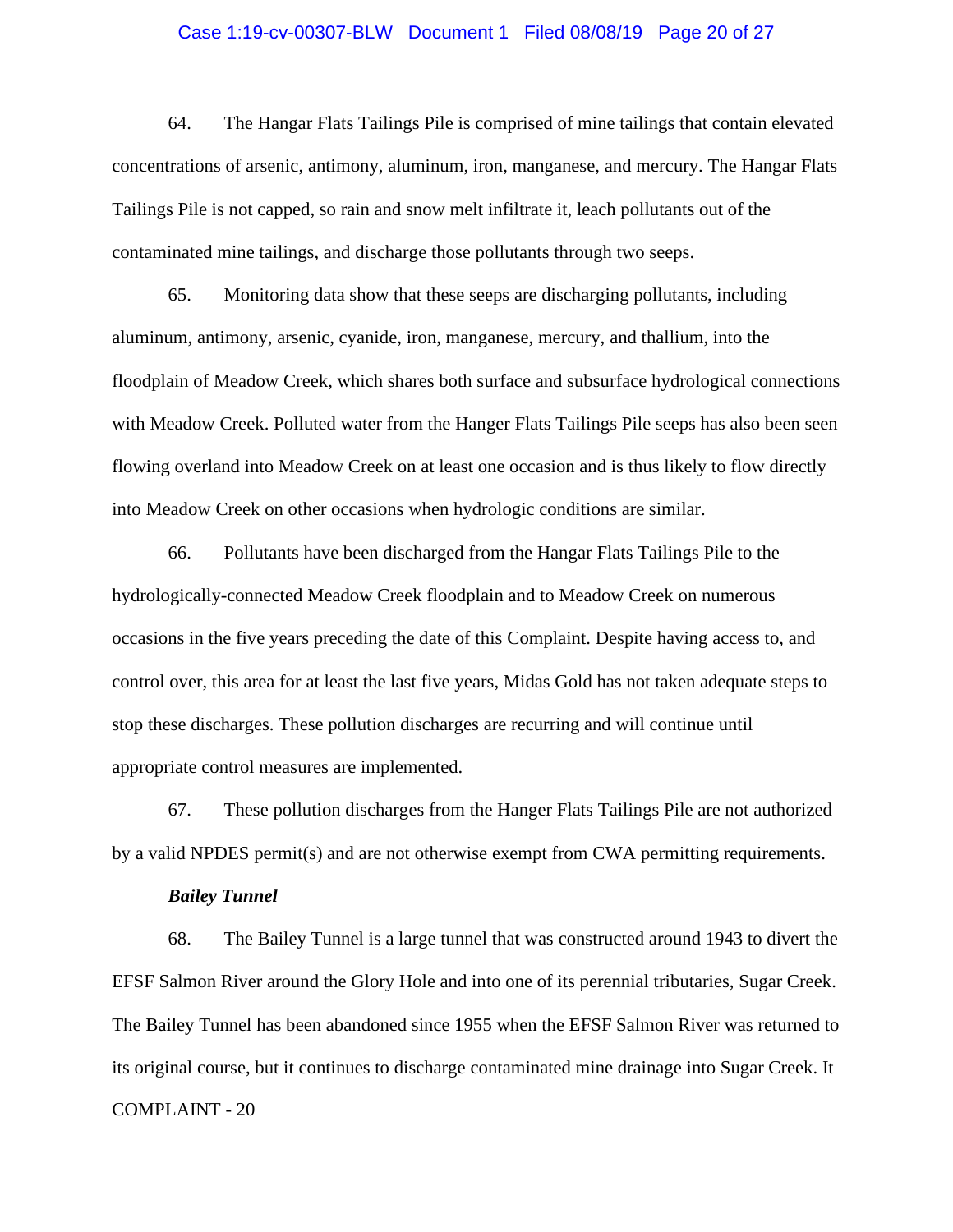# Case 1:19-cv-00307-BLW Document 1 Filed 08/08/19 Page 21 of 27

is located on Midas Gold's patented mining claim(s) at the Site. Midas Gold has conducted drilling in the vicinity.

69. Monitoring data show the Bailey Tunnel has discharged pollutants, including antimony, arsenic, iron, and manganese, into Sugar Creek.

70. Pollutants have discharged from the Bailey Tunnel continuously, or at least intermittently, into Sugar Creek for at least five years preceding the date of this Complaint. Despite having access to, and control over, this area for at least the last five years, Midas Gold has not taken adequate steps to stop these discharges. These discharges are recurring and will continue until appropriate control measures are implemented.

71. These pollution discharges from the Bailey Tunnel are not authorized by a valid NPDES permit(s) and are not otherwise exempt from CWA permitting requirements.

# *DMEA Adit & DMEA Waste Rock Dump*

72. The Defense Minerals Exploration Administration ("DMEA") Adit and DMEA Waste Rock Dump are located between the Glory Hole and the Bradley Tailings Pile on Midas Gold's unpatented mining claim(s) at the Site. Adits are small exploratory tunnels bored into the mountainside, sometimes miles long, which are typically graded such that water drains out through the adit opening.

73. Monitoring data show the DMEA Adit and DMEA Waste Rock Dump discharge pollutants, including aluminum, antimony, arsenic, iron, manganese, and mercury, into the EFSF Salmon River. Discharges from the DMEA Adit infiltrate into the porous DMEA Waste Rock Dump, emerge overland from a defined seep at the toe of the DMEA Waste Rock Dump, and flow into the EFSF Salmon River.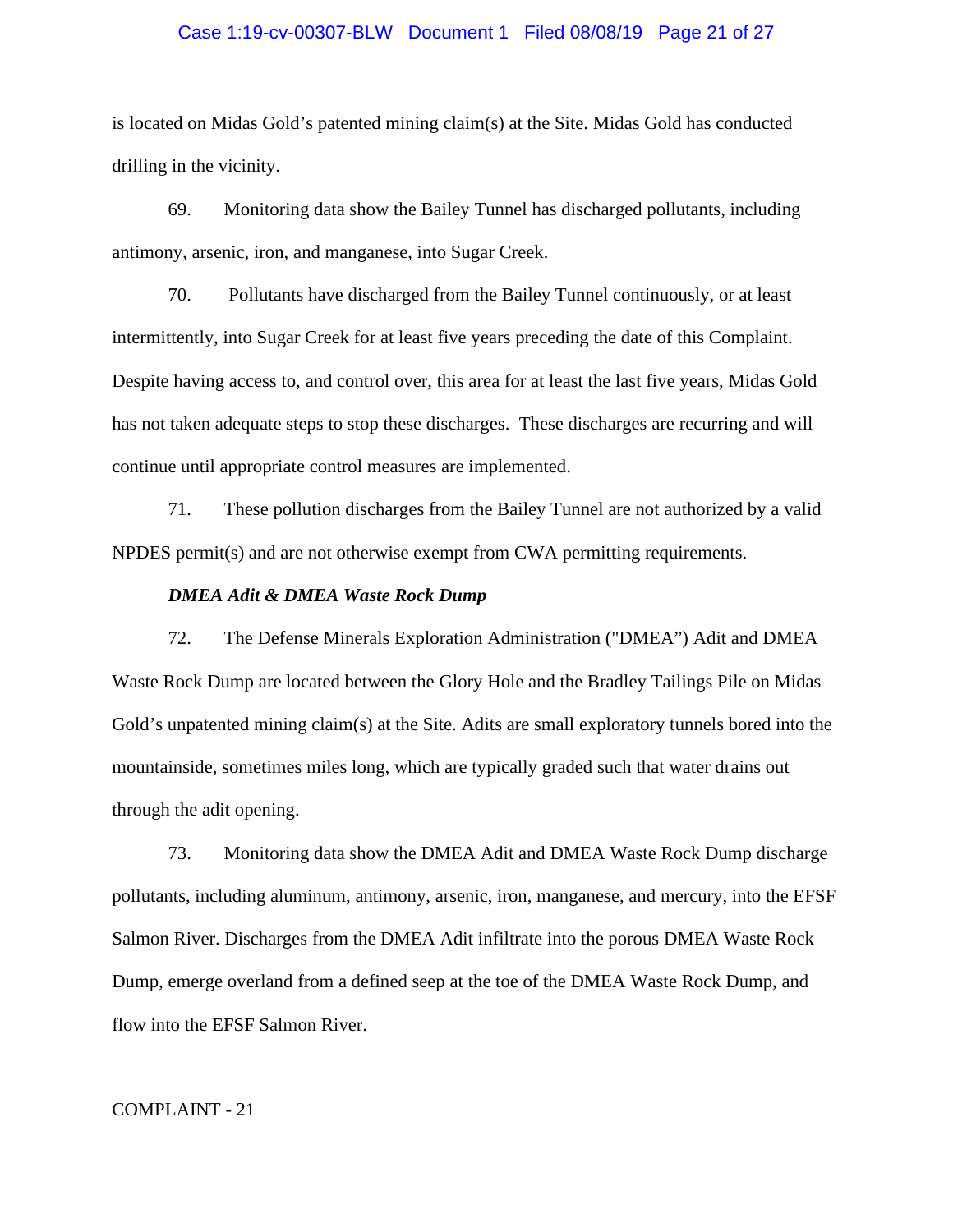# Case 1:19-cv-00307-BLW Document 1 Filed 08/08/19 Page 22 of 27

74. Pollutants have been discharged from the DMEA Adit and the DMEA Waste Rock Dump into the EFSF Salmon River continuously for at least five years preceding the date of this Complaint. Despite having access to, and control over, this area for at least the last five years, Midas Gold has not taken adequate steps to stop these discharges. These pollution discharges are recurring and will continue until appropriate control measures are implemented.

75. These pollution discharges from the DMEA Adit and DMEA Waste Rock Dump are not authorized by a valid NPDES permit(s) and are not otherwise exempt from CWA permitting requirements.

# *Bonanza Adit*

76. The Bonanza Adit seep originates as a small pond on a bench on a hillside that has been excavated across its face by legacy exploration activities. The seep is located on Midas Gold's unpatented mining claim(s), and Midas Gold has also conducted drilling in the near vicinity.

77. Monitoring data show the Bonanza Adit seep flows at a low volume year-round out of the pond, downhill, across a road, and onto the floodplain of Sugar Creek, where, on at least several occasions during the five years preceding the date of this Complaint, it discharged pollutants, including aluminum, antimony, arsenic, cyanide, iron, manganese, and mercury, into the Sugar Creek floodplain.

78. The Bonanza Adit's discharges likely reach Sugar Creek through shallow subsurface hydrologic connections.

COMPLAINT - 22 79. Pollutants have, therefore, been discharged from the Bonanza Adit continuously into Sugar Creek for at least five years preceding the date of this Complaint. Despite having access to, and control over, this area for at least the last five years, Midas Gold has not taken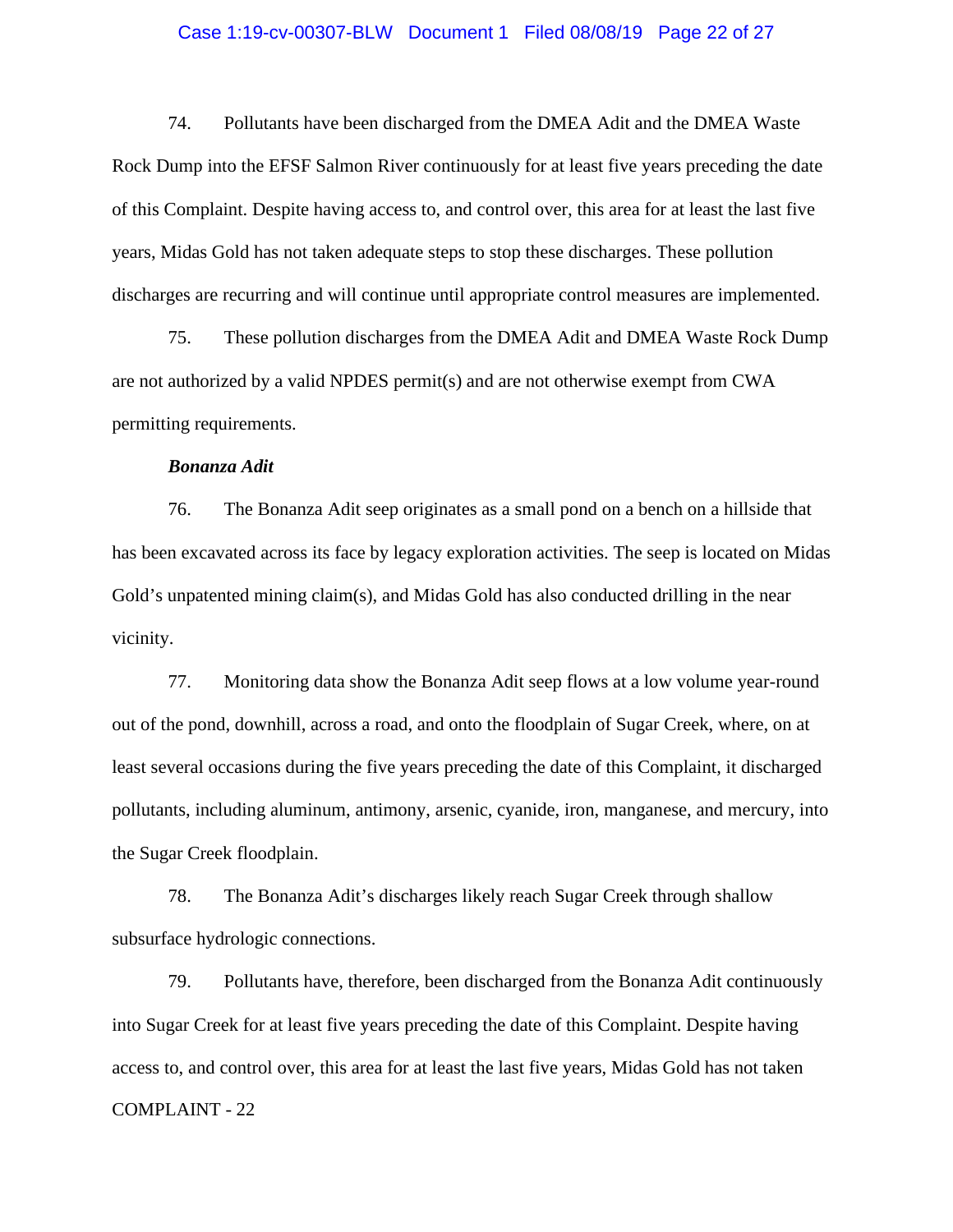# Case 1:19-cv-00307-BLW Document 1 Filed 08/08/19 Page 23 of 27

adequate steps to stop these discharges. These pollution discharges are recurring and will continue until appropriate control measures are implemented.

80. These pollution discharges from the Bonanza Adit are not authorized by a valid NPDES permit(s) and are not otherwise exempt from CWA permitting requirements.

# *Cinnabar Tunnel*

81. The Cinnabar Tunnel is a legacy adit, the entrance to which is located in the middle of the hillside east of the EFSF Salmon River upstream of the Glory Hole. Water emerges from the Cinnabar Tunnel as a seep. The Cinnabar Tunnel is located on Midas Gold's unpatented mining claim(s) at the Site. Midas Gold has conducted drilling in the vicinity.

82. The Cinnabar Tunnel discharges pollutants overland, including antimony and arsenic, into the EFSF Salmon River at, at least, three discrete, identifiable points.

83. Pollutants have been discharged from the Cinnabar Tunnel, including arsenic and antimony, into the EFSF Salmon River on a regular basis for at least five years preceding the date of this Complaint. Despite having access to, and control over, this area for at least the last five years, Midas Gold has not taken adequate steps to stop these discharges. These pollution discharges are recurring and will continue until appropriate control measures are implemented.

84. These pollution discharges from the Cinnabar Tunnel are not authorized by a valid NPDES permit(s) and are not otherwise exempt from CWA permitting requirements.

### *Meadow Creek Adit*

85. The Meadow Creek mine adit seep is located above the heap leach pile at the base of the Hangar Flats hillside. The seep is located upstream of the Glory Hole, adjacent to Meadow Creek, on a Midas Gold patented mining claim at the Site. Midas Gold has conducted drilling in the vicinity.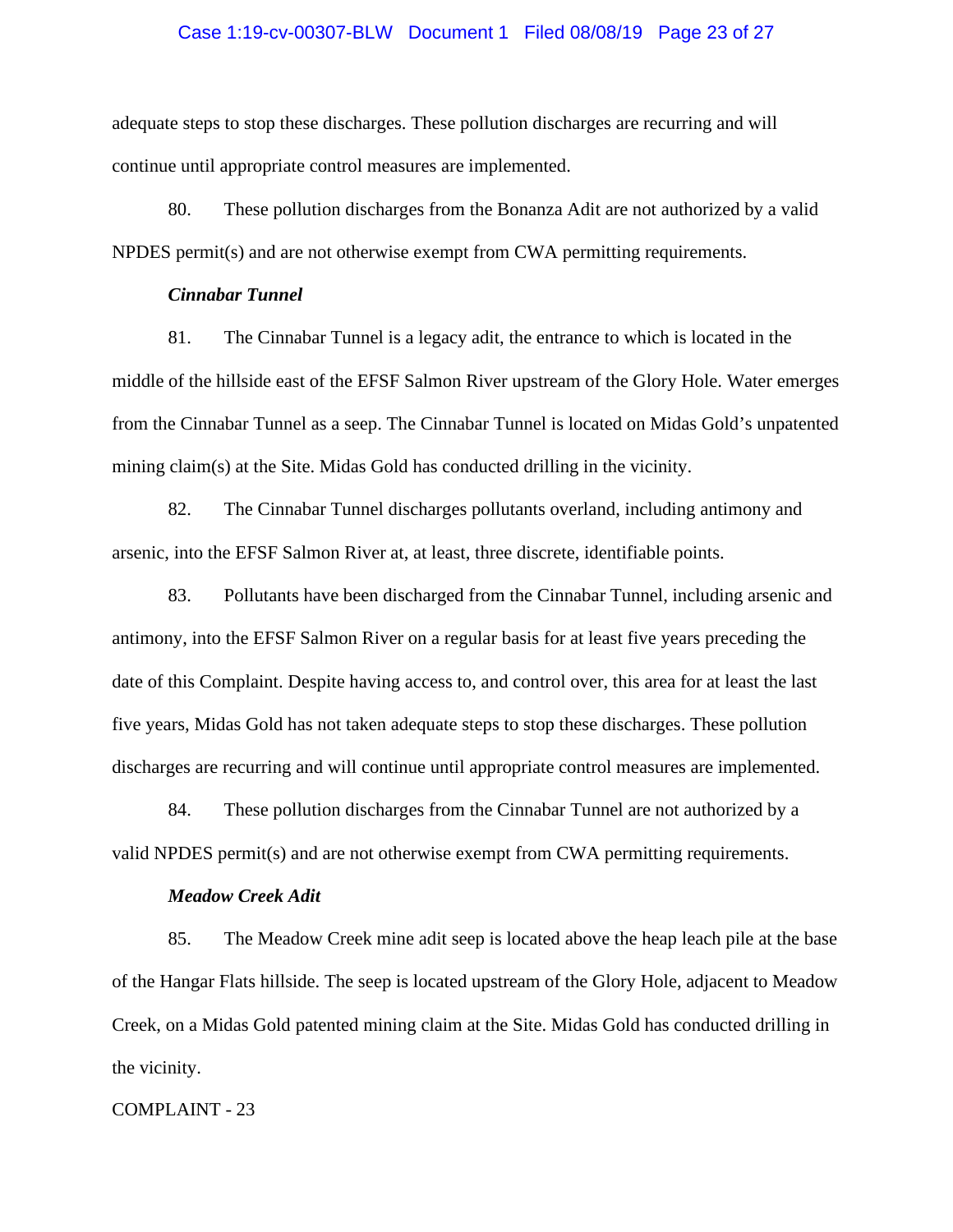# Case 1:19-cv-00307-BLW Document 1 Filed 08/08/19 Page 24 of 27

86. Monitoring data show the Meadow Creek Adit has discharged pollutants, including aluminum, antimony, arsenic, iron, manganese, and mercury, into the EFSF Salmon River.

87. The Meadow Creek mine adit seep discharges into a drainage ditch at the base of the hillside during the spring snowmelt season. Nez Perce Tribal staff observed water from this seep entering into the EFSF Salmon River, overland, in May 2018, and it has likely discharged on numerous other occasions when hydrologic conditions were similar. Despite having access to, and control over, this area for at least the last five years, Midas Gold has not taken adequate steps to stop these discharges. These pollution discharges are recurring and will continue until appropriate control measures are implemented.

88. These pollution discharges from the Meadow Creek Adit are not authorized by a valid NPDES permit(s) and are not otherwise exempt from CWA permitting requirements.

### **CLAIM FOR RELIEF**

### **Violations of CWA § 301(a), 33 U.S.C. § 1311(a)**

89. The Tribe realleges and incorporates by reference all preceding paragraphs.

90. Defendants, jointly and severally, have violated and continue to violate the CWA, 33 U.S.C. § 1311(a), by discharging pollutants from the above-identified point sources at the Site into waters of the United States without a valid NPDES permit(s) authorizing the discharges.

91. Such violations have occurred regularly or continuously for at least the last five years, are ongoing now, and will continue into the future, unless the Court grants relief as requested herein.

92. These violations are violations of an "effluent standard or limitation" as defined by the CWA. 33 U.S.C. § 1365(f).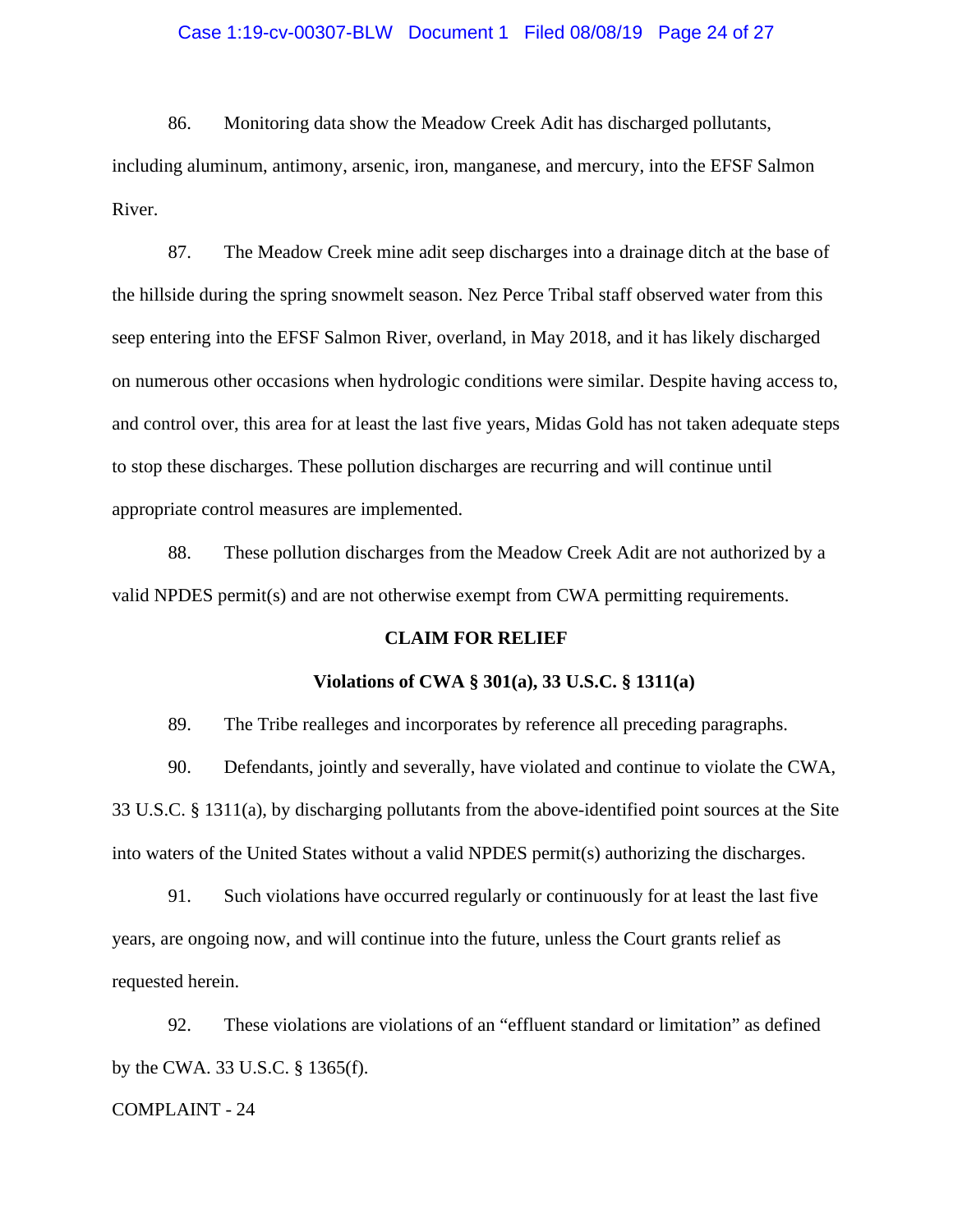# Case 1:19-cv-00307-BLW Document 1 Filed 08/08/19 Page 25 of 27

93. Defendants are each a "person" under the CWA. *Id.* § 1362(5).

94. Defendants are an owner and/or operator of the facilities and activities where these point source discharges occurred and are continuing to occur under CWA regulations. 40 C.F.R. § 122.2.

95. Aluminum, antimony, arsenic, cyanide, iron, manganese, mercury, and thallium are pollutants under the CWA. 33 U.S.C. § 1362(6).

96. The EFSF Salmon River, Keyway Marsh, Meadow Creek, and Sugar Creek are "navigable waters" under the CWA. *Id.* § 1362(7).

97. The Glory Hole, Bradley Tailings Pile and Keyway Dam, Hangar Flats Tailings Pile, Bailey Tunnel, DMEA Adit and DMEA Waste Rock Dump, Bonanza Adit, Cinnabar Tunnel, and Meadow Creek are point sources that discharge pollutants under the CWA, because they each add pollutants to a water of the Unites States via one or more discernible, confined, and discrete conveyances. § 1362(12), (14).

98. Defendants own the patented claims within which the above-mentioned point sources are located and have plans to conduct further minerals operations at the Site, which encompasses all the above-mentioned patented and unpatented mining claim(s).

99. The Tribe is harmed by Defendants' CWA violations, and seeks declaratory and injunctive relief, as set forth below, plus an award of civil penalties for each and every CWA violation for the last five years and for each ongoing and future violation that occurs until judgment is entered in this case.

100. Defendants' ongoing CWA violations threaten continuing and irreparable harm to the EFSF and its water quality, fisheries, and other resources, and to the Tribe's interests,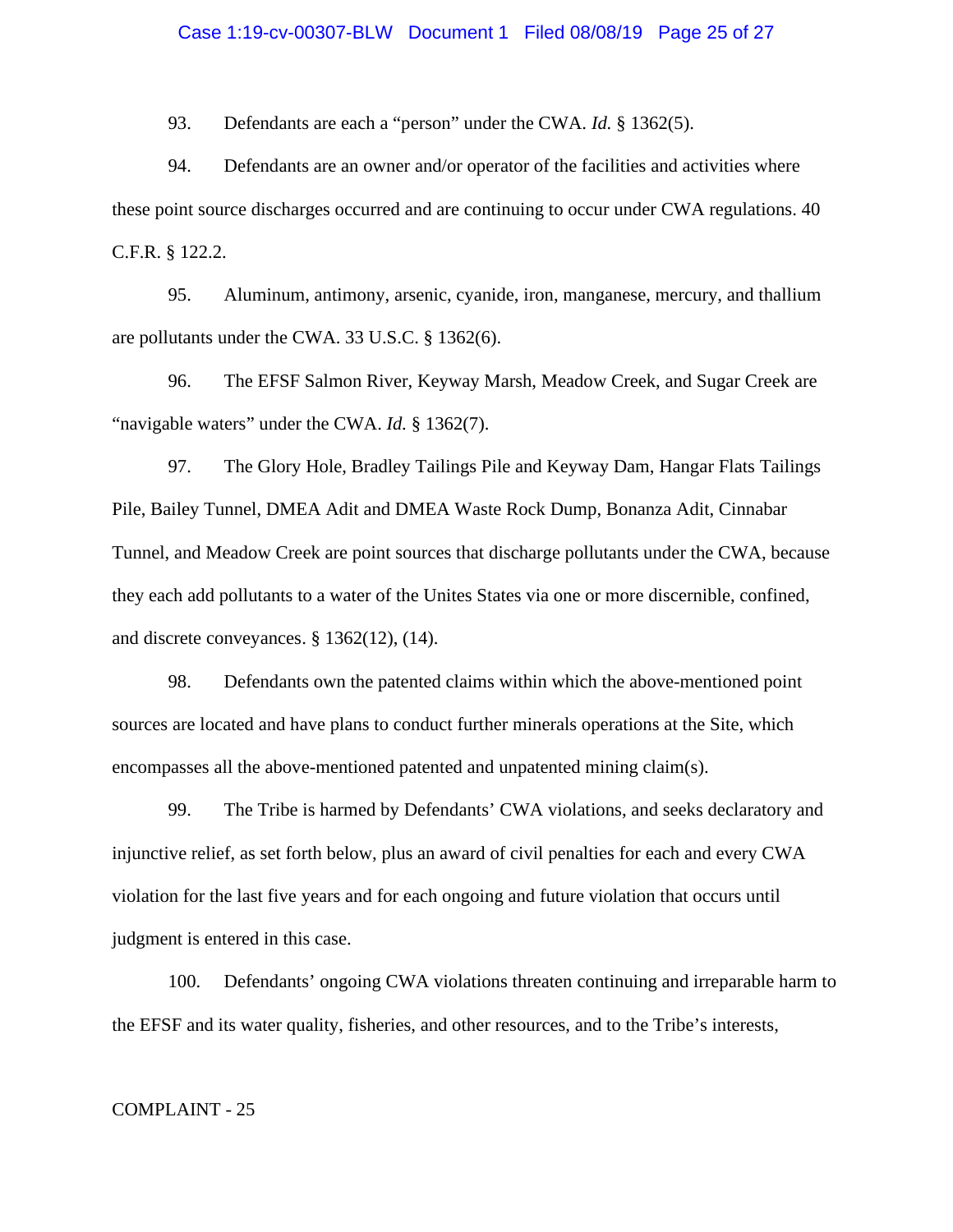# Case 1:19-cv-00307-BLW Document 1 Filed 08/08/19 Page 26 of 27

warranting the entry of declaratory relief, injunctive relief and/or an award of civil penalties under the CWA.

# **PRAYER FOR RELIEF**

WHEREFORE, Plaintiff respectfully requests that this Court grant the following relief:

A. Declare, hold, and adjudge that Defendants, jointly and severally, are in violation of CWA Section 301, 33 U.S.C. § 1311(a), by discharging pollutants from each and all of the above-identified point sources without a valid NPDES permit(s);

B. Assess civil penalties, to be awarded to the U.S. Treasury, against Defendants, jointly and severally, for each CWA violation committed over the last five years, and each similar violation committed by Midas Gold until judgment is entered by this Court, pursuant to Section 309 of the CWA, 33 U.S.C. § 1319(d);

C. Enjoin Defendants, jointly and severally, under Section 505 of the CWA, 33 U.S.C. § 1365(a) and 28 U.S.C. § 2201-2202, from further discharging pollutants to the EFSF Salmon River, Keyway Marsh, Meadow Creek, Sugar Creek, or any other waters of the United States except as expressly authorized by the CWA in compliance with and the limitations and conditions of all applicable NPDES permit(s);

D. Enjoin Defendants, jointly and severally, under CWA Section 505, 33 U.S.C. § 1365(a) and 28 U.S.C. § 2201-2202, to take specific actions to evaluate and remediate the environmental harm caused by their CWA violations, to provide pollution monitoring and mitigation measures, and to implement any additional measures necessary to ensure Defendants' compliance with the CWA.